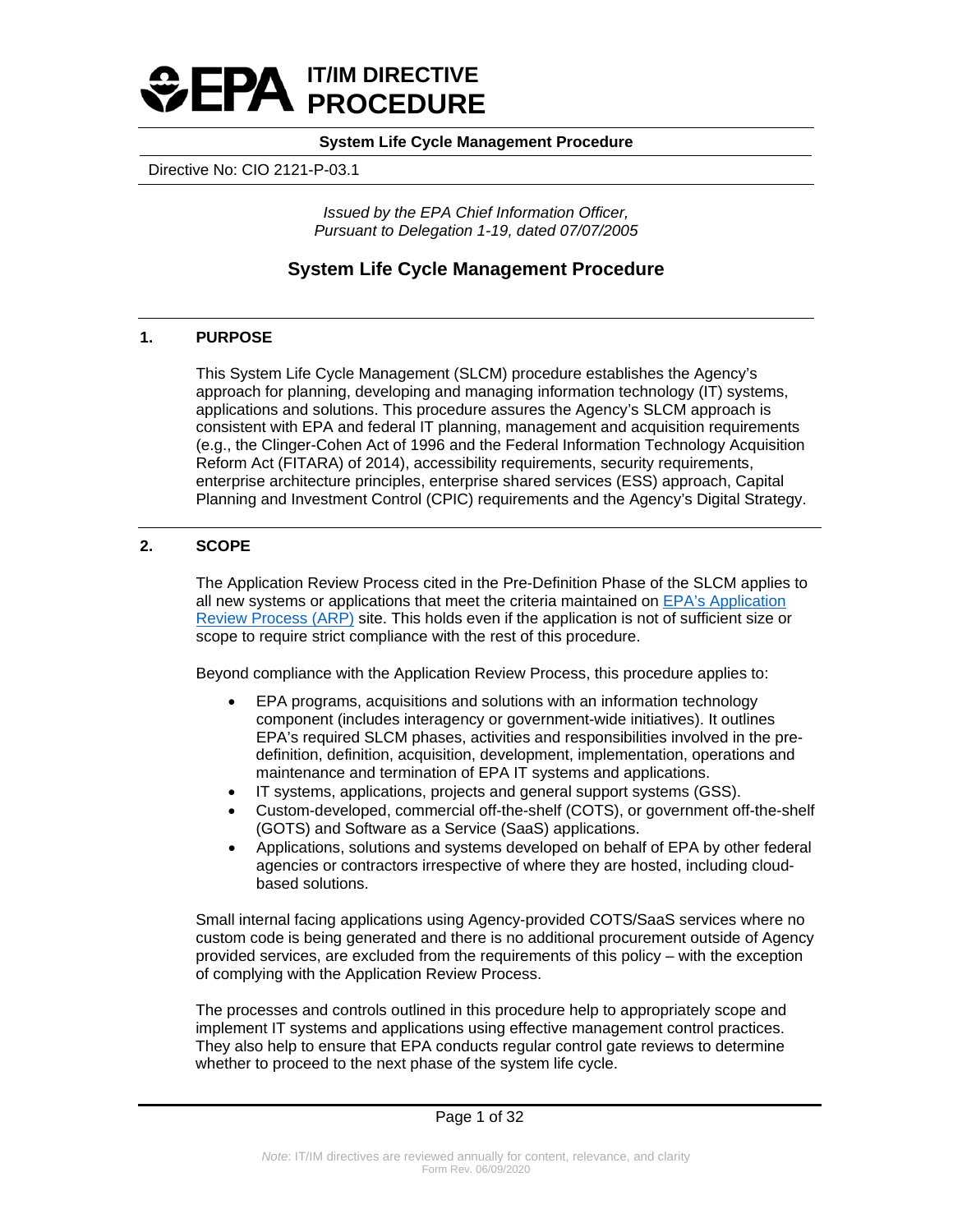

### Directive No: CIO 2121-P-03.1

This procedure does not mandate a specific system development methodology. However, EPA strongly encourages the use of Agile practices and alignment to the [TechFAR,](https://techfarhub.cio.gov/handbook/) Digital [Services Playbook](https://playbook.cio.gov/) and EPA's Interim Digital Strategy. For information regarding Agile practices, see [EPA's Developer Central.](https://developer.epa.gov/)

The specific SLCM artifacts and participants in the system life cycle process, reviews and approvals may vary and are dependent on the project scope, architectural decisions and the development methodology. System Owners and System Managers must tailor guidance and work products resulting from this procedure to the needs of their individual project as discussed in [Section 6 – Procedure.](#page-3-0)

### **3. AUDIENCE**

The audience for this procedure includes EPA and contractor personnel participating in the development and management of IT systems and applications, including but not limited to the following:

- Chief Information Officer (CIO)
- Chief Financial Officer (CFO)
- Chief Technology Officer (CTO)
- Senior Information Officials (SIOs)
- Chief Architect (CA)
- Information Management Officers (IMOs)
- Information Resource Management Branch Chiefs (IRM BCs)
- Information Security Officers (ISOs)
- Information System Security Officers (ISSOs)
- System Sponsors
- System Owners
- System Managers
- Project Managers (PMs)
- Senior Information Technology Leaders (SITLs)

## **4. BACKGROUND**

The Clinger-Cohen Act of 1996, the Federal Information Security Management Act of 2002 (FISMA), and Office of Management and Budget (OMB) Circulars A-11 and A-130 require EPA to ensure that system life cycle management procedures are comprehensive, up-to date and follow a controlled, structured approach to managing IT projects.

In addition, FITARA builds upon these laws and directives that require federal Chief Information Officers (CIOs) to do the following:

- Play a significant role in IT decisions, including annual and multi-year planning, programming, budgeting, execution, reporting, management, governance and oversight functions. This includes the review and approval of IT acquisitions.
- Certify that IT investments adequately implement incremental development, as defined by OMB.
- Participate on Agency governance and investment review boards (IRBs) to ensure IT investments align with enterprise and program objectives.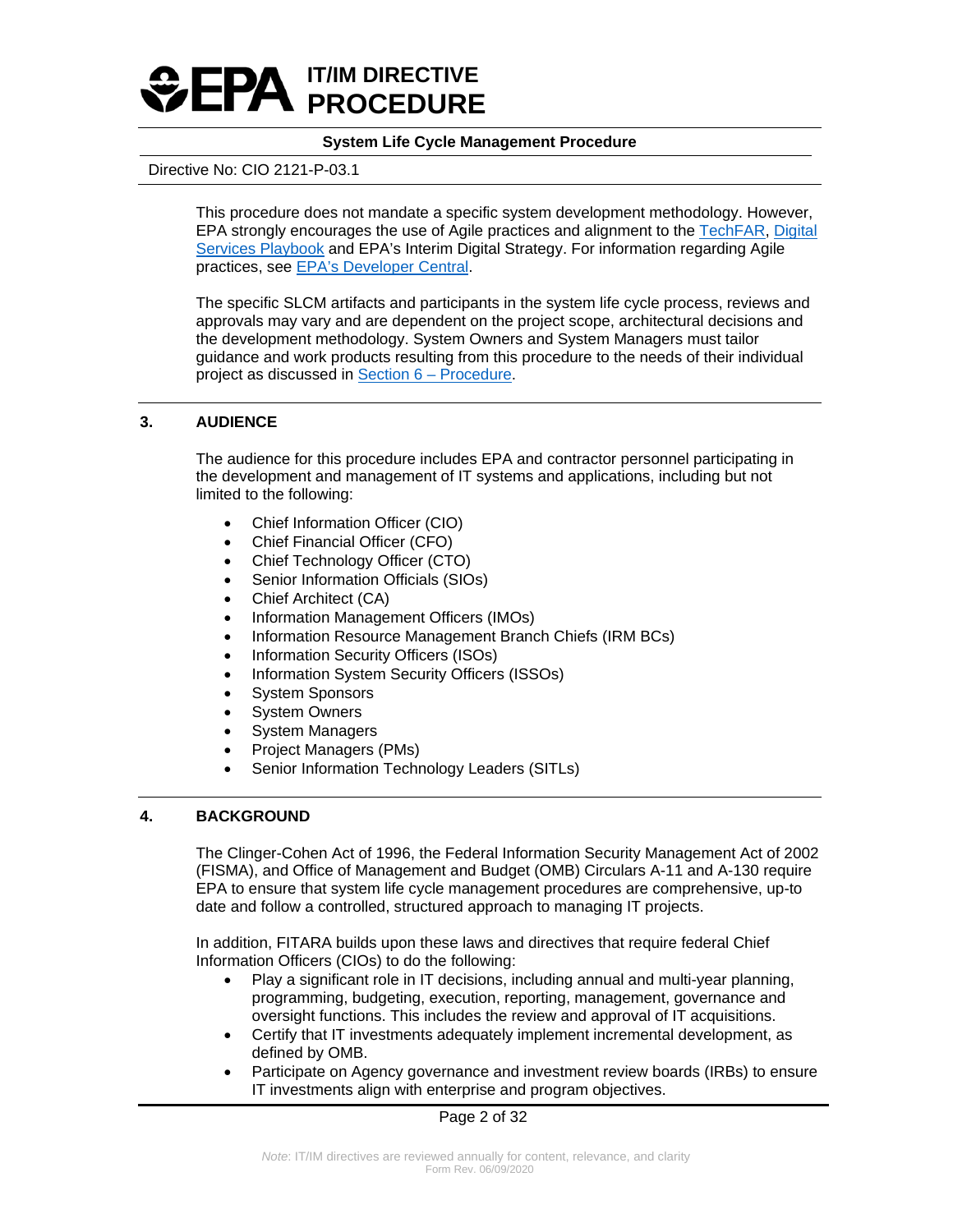

### Directive No: CIO 2121-P-03.1

• Monitor the performance of Agency IT investments and advise on the continuation, modification or termination of the investment.

These authorities help federal agencies reduce waste, increase transparency and accountability to taxpayers, and focus on modernizing and streamlining legacy systems and processes by enabling innovation.

This SLCM procedure serves as the mechanism to assure that Agency IT systems and applications support EPA mission goals, consider shared services, adhere to Agency policies and procedures, are controllable and cost-effective, reduce risk, and comply with federal regulations.

EPA's SLCM Procedure integrates system life cycle management with IT investment management requirements and practices, CPIC, enterprise architecture, quality, accessibility and information security requirements. Implementation of these procedures helps to ensure that the Agency delivers accessible, quality and secure IT systems and applications that:

- Meet federal and Agency requirements and mission goals and objectives,
- Promote re-use of applications and shared services,
- Are within budget, and
- Work effectively with the Agency's IT infrastructure.

### **5. AUTHORITY**

Clinger-Cohen Act of 1996 (also known as the Information Technology Management Reform Act of 1996) (Pub. L. 104-106, Division E) [https://www.govinfo.gov/content/pkg/USCODE-2011-title40/pdf/USCODE-2011-title40](https://www.govinfo.gov/content/pkg/USCODE-2011-title40/pdf/USCODE-2011-title40-subtitleIII.pdf) [subtitleIII.pdf](https://www.govinfo.gov/content/pkg/USCODE-2011-title40/pdf/USCODE-2011-title40-subtitleIII.pdf)

Digital Government: Building a 21<sup>st</sup> Century Platform to Better Serve the American People, May 21, 2012 [https://obamawhitehouse.archives.gov/sites/default/files/omb/](https://obamawhitehouse.archives.gov/sites/default/files/omb/egov/digital-government/digital-government-strategy.pdf) [egov/digital-government/digital-government-strategy.pdf](https://obamawhitehouse.archives.gov/sites/default/files/omb/egov/digital-government/digital-government-strategy.pdf)

EPA System Life Cycle Management Policy [https://www.epa.gov/sites/production/files/2021-](https://www.epa.gov/sites/production/files/2021-02/documents/system_life_cycle_management_policy.pdf) [02/documents/system\\_life\\_cycle\\_management\\_policy.pdf](https://www.epa.gov/sites/production/files/2021-02/documents/system_life_cycle_management_policy.pdf)

Interim E-Enterprise for the Environment Digital Strategy [https://e](https://e-enterprisefortheenvironment.net/wp-content/uploads/2019/08/Interim-E-Enterprise-Digital-Strategy-V-2.0.pdf)[enterprisefortheenvironment.net/wp-content/uploads/2019/08/Interim-E-Enterprise-Digital-](https://e-enterprisefortheenvironment.net/wp-content/uploads/2019/08/Interim-E-Enterprise-Digital-Strategy-V-2.0.pdf)Strategy-V-2.0.pdf

Federal Cloud Computing Strategy, 201[9 https://www.whitehouse.gov/wp](https://www.whitehouse.gov/wp-content/uploads/2019/06/Cloud-Strategy.pdf)[content/uploads/2019/06/Cloud-Strategy.pdf](https://www.whitehouse.gov/wp-content/uploads/2019/06/Cloud-Strategy.pdf)

Federal Information Security Modernization Act (FISMA) of 2014, December 2014 https:// [www.congress.gov/bill/113th-congress/senate-bill/2521/text](https://www.congress.gov/113/plaws/publ283/PLAW-113publ283.pdf)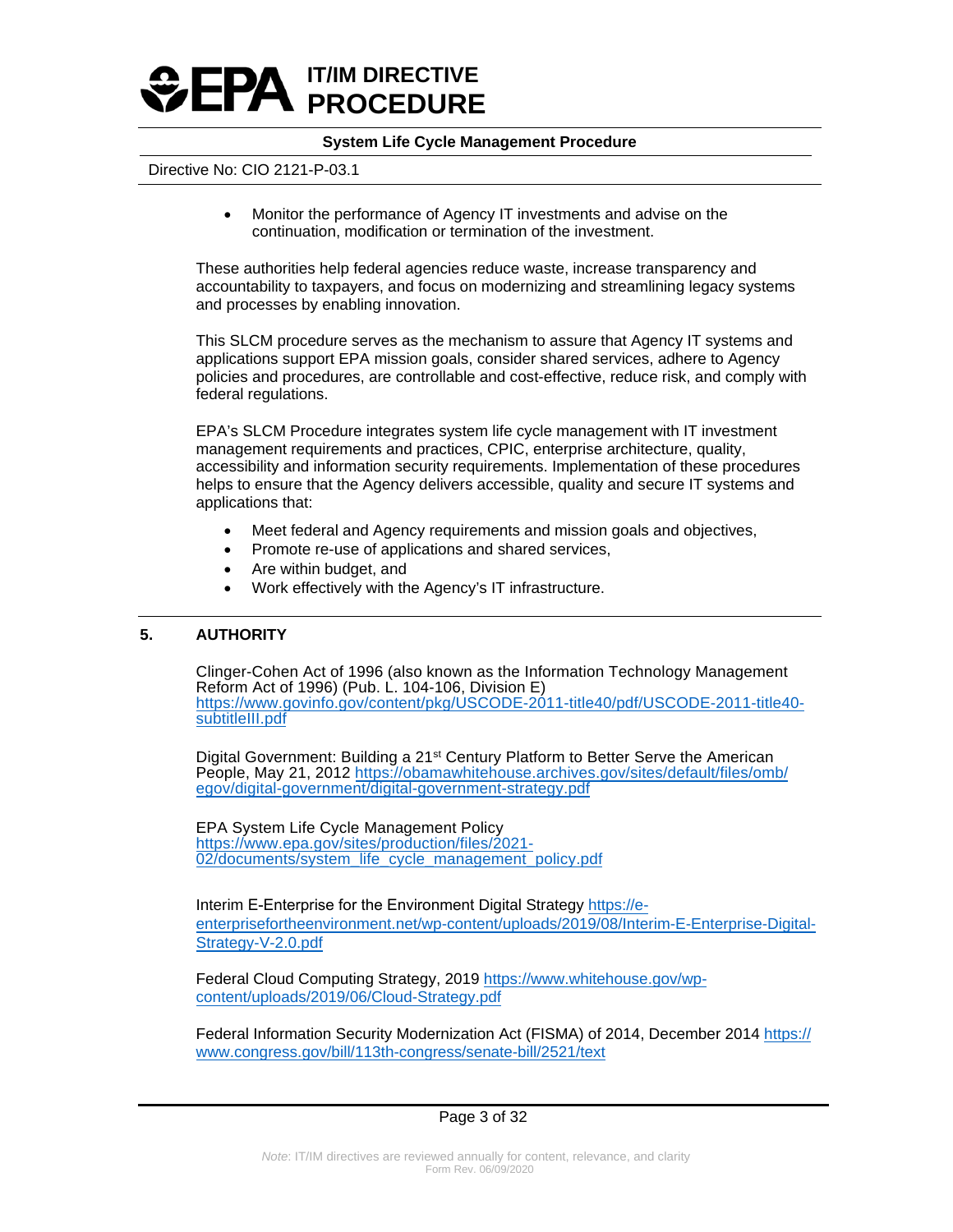

### Directive No: CIO 2121-P-03.1

Federal Information Technology Acquisition Reform of the National Defense Appropriations Act of 2015 (Pub. L. 113-291), December 2014 <https://www.congress.gov/113/plaws/publ291/PLAW-113publ291.pdf#page=148%5D>

Government Performance and Results Act of 1993 [https://www.congress.gov/bill/103rd](https://www.congress.gov/bill/103rd-congress/senate-bill/00020)[congress/senate-bill/00020](https://www.congress.gov/bill/103rd-congress/senate-bill/00020) 

OMB Circular A-130 Revised, July 28, 2016 [https://obamawhitehouse.archives.gov/sites/default/files/omb/assets/OMB/circulars/a130/a](https://obamawhitehouse.archives.gov/sites/default/files/omb/assets/OMB/circulars/a130/a130revised.pdf) [130revised.pdf](https://obamawhitehouse.archives.gov/sites/default/files/omb/assets/OMB/circulars/a130/a130revised.pdf) 

Executive Order 13011, Federal Information Technology, FR 61-140, July 16, 1996 <https://govinfo.library.unt.edu/npr/library/direct/orders/27aa.html>

OMB Circular A-11, Preparation, Submission, and Execution of the Budget <https://www.whitehouse.gov/wp-content/uploads/2018/06/a11.pdf>

OMB Memorandum 16-21, Federal Source Code Policy: Achieving Efficiency, Transparency, and Innovation through Reusable and Open Source Software, August 8, 2016

https://obamawhitehouse.archives.gov/sites/default/files/omb/memoranda/2016/m 16 21. [pdf](https://obamawhitehouse.archives.gov/sites/default/files/omb/memoranda/2016/m_16_21.pdf) 

OMB Memorandum 19-16, Centralized Mission Support Capabilities for the Federal Government, April 26, 2019 [https://www.whitehouse.gov/wp-content/uploads/2019/04/M-](https://www.whitehouse.gov/wp-content/uploads/2019/04/M-19-16.pdf)[19-16.pdf](https://www.whitehouse.gov/wp-content/uploads/2019/04/M-19-16.pdf)

OMB Memorandum 19-18, Federal Data Strategy - A Framework for Consistency, June 4, 2019 <https://www.whitehouse.gov/wp-content/uploads/2019/06/M-19-18.pdf>

OMB Memorandum 19-21, Transition to Electronic Records, June 28, 2019 <https://www.whitehouse.gov/wp-content/uploads/2019/06/M-19-21.pdf>

Paperwork Reduction Act of 1995 [https://www.govinfo.gov/content/pkg/PLAW-](https://www.govinfo.gov/content/pkg/PLAW-104publ13/html/PLAW-104publ13.htm)[104publ13/html/PLAW-104publ13.htm](https://www.govinfo.gov/content/pkg/PLAW-104publ13/html/PLAW-104publ13.htm)

Privacy Act of 1974, as amended https://www.justice.gov/opcl/privacy-act-1974

Section 508 of the Rehabilitation Act of 1973 (29 U.S.C. § 794 (d)), as amended by the Workforce Investment Act of 1998 (P.L. 105-220), August 7, 1998 [https://www.govinfo.gov/content/pkg/USCODE-2011-title29/html/USCODE-2011-title29](https://www.govinfo.gov/content/pkg/USCODE-2011-title29/html/USCODE-2011-title29-chap16-subchapV-sec794d.htm) [chap16-subchapV-sec794d.htm](https://www.govinfo.gov/content/pkg/USCODE-2011-title29/html/USCODE-2011-title29-chap16-subchapV-sec794d.htm)

### <span id="page-3-0"></span>**6. PROCEDURE**

EPA's SLCM Procedure provides a structured approach to managing IT projects and includes six phases – Pre-Definition, Definition, Acquisition/Development, Implementation, Operations and Maintenance and Termination. Although the phases are described sequentially, they can be conducted in parallel or combined to follow iterative and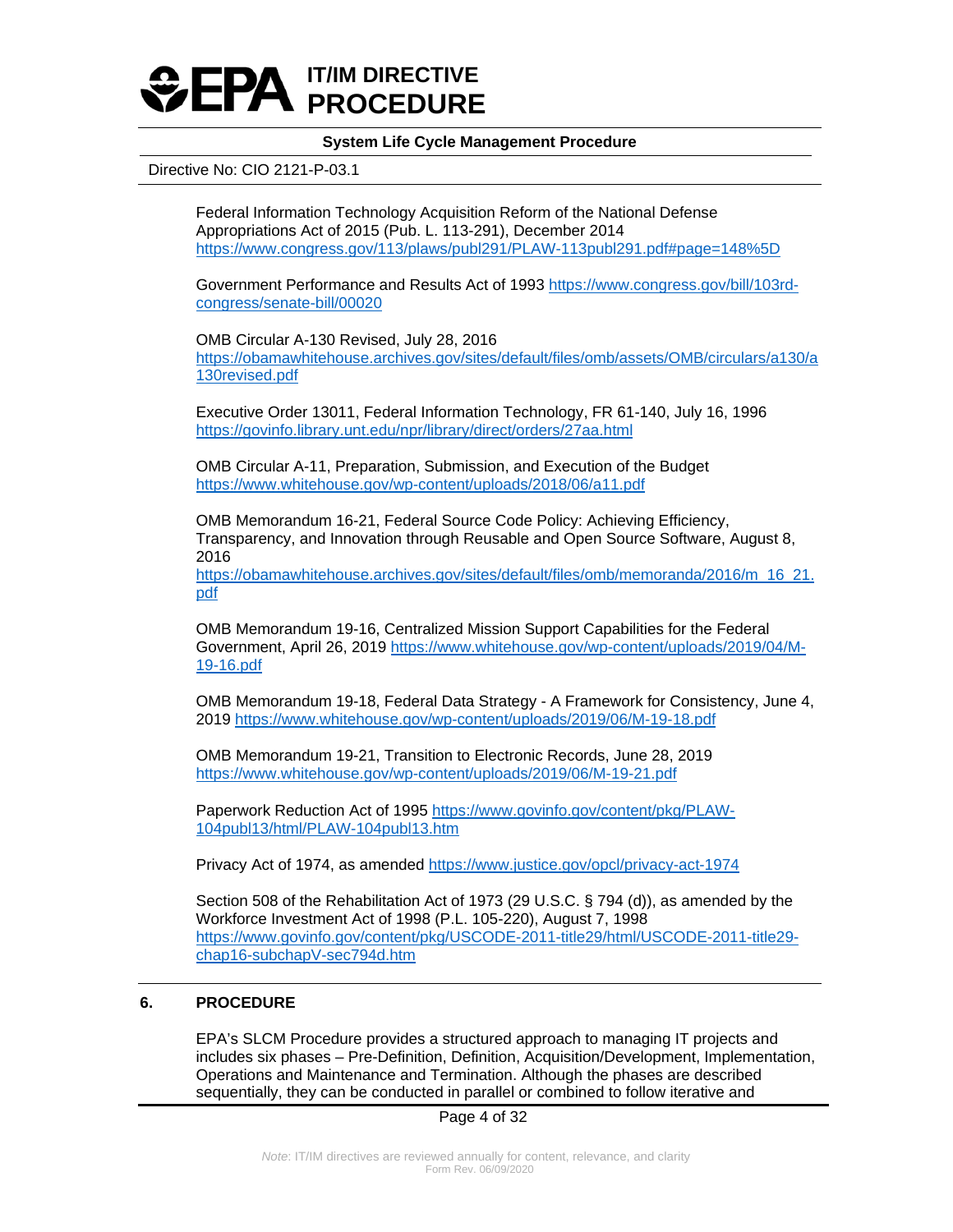

### Directive No: CIO 2121-P-03.1

incremental models, such as Agile development. System Owners and System Managers must tailor SLCM activities to address the needs of their specific projects.

## **System Development Tailoring**

When developing a tailoring plan, System Owners and System Managers must analyze all SLCM requirements to determine which are necessary for their system or application, which can be combined and consolidated with another requirement, and the level of detail needed for the requirements that are selected as part of the plan.

EPA uses several factors to determine how to tailor a system's development. These include considering the following:

- Requirements for a new system or application versus modernization of an existing system or application
- Size and complexity of the investment
- Build-versus-buy-approach (custom development, COTS/GOTS, SaaS)
- Utilization of "open first," practices to develop or acquire custom-developed code
- Adoption or utilization of EPA ESS
- Agency risk and criticality to EPA's mission
- Whether problem solution and requirements are known/unknown (Agile or Waterfall $)^1$  $)^1$
- Whether there is a DevSecOps environment that is available to the user

The following are examples of SLCM tailoring:

- Scheduling phases and activities in concurrent or sequential order
- Repeating or merging phases, activities or work products
- Including additional activities, tasks or work products in a phase
- Changing, combining or expanding activities, their sequencing or implementation timelines
- Changing the development schedule of work products

Senior IT Leaders (SITLs) and Senior Information Officials (SIOs), with the support of the Information Management Officer/Information Resource Management Branch Chief (IMO/IRM BC), are responsible for ensuring compliance with the SLCM procedure and oversight of IT development projects within their organization. IT system or application plans and tailoring must be documented in the Project Management Plan and FITARA request and approved by the SIO (or delegated authority) and/or CIO or CTO per Agency FITARA procedures. See [EPA Acquisition Guide Chapter 39.](https://contracts.epa.gov/EPAAG)

## **SLCM Process**

The following sections describe the steps included in each phase of EPA's SLCM process. Control gates are also included where the Agency makes formal decisions regarding whether the system or application should proceed to the next life cycle phase. The sections also describe the work products produced during the phase and whether they are

Page 5 of 32

<span id="page-4-0"></span>*<sup>1</sup> Refer to [Developer Central](https://developer.epa.gov/guide/templates-guides/overview/lean-portfolio/) for information about decision criteria to determine whether Agile or Waterfall methodology should be used for a system.*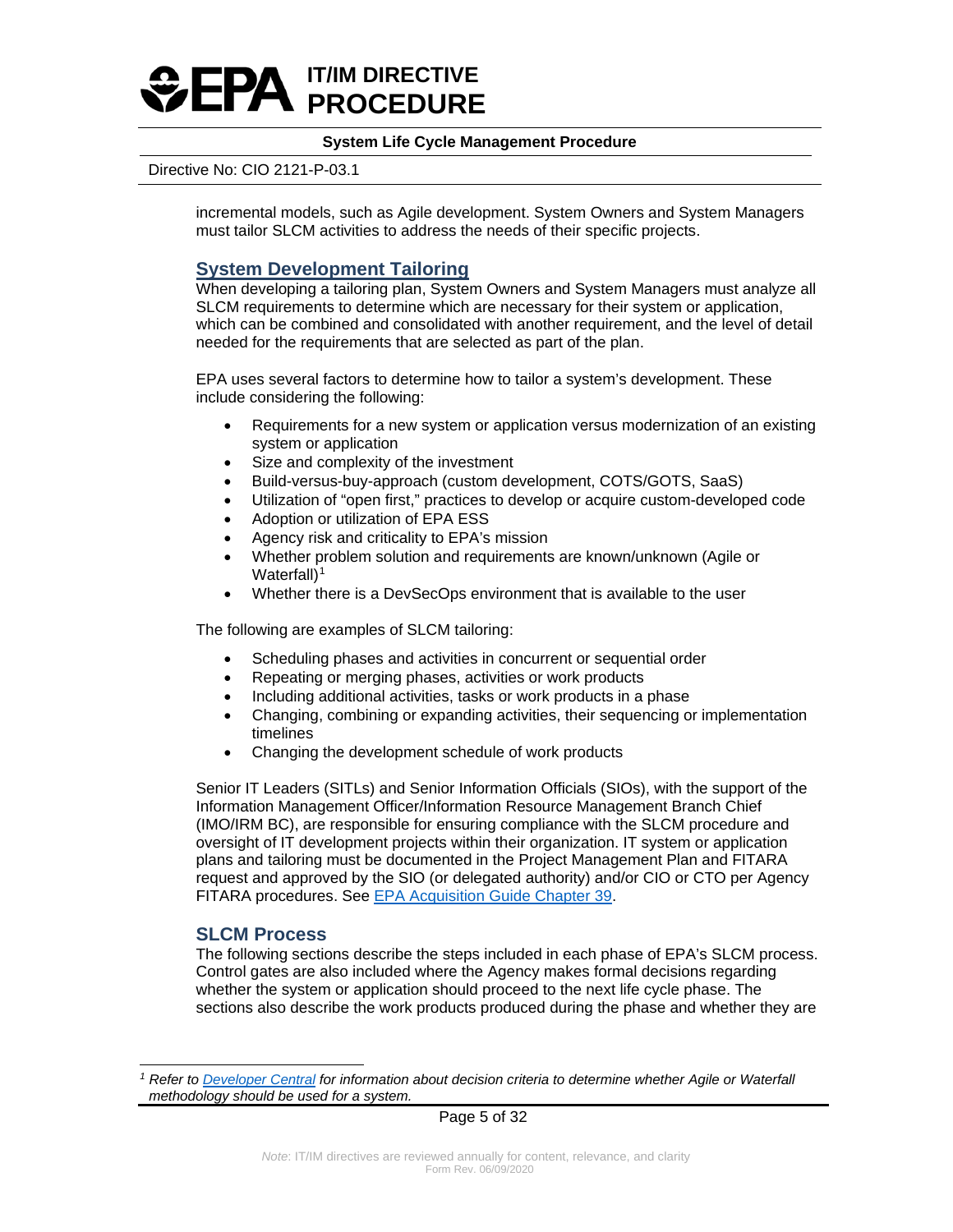

### Directive No: CIO 2121-P-03.1

required or are optional per tailoring needs. Some work products may be optional based on the following:

- Project scope
- Instances where the project leverages an approved enterprise solution and is able to inherit work products (i.e., ATOs) from the enterprise service, or
- Architectural Review decisions.

An asterisk (\*) in Tables 1-6 denotes these instances.

Work products are included in the SLCM phase in which they are initially developed. However, System Owners and System Managers should update their work products as needed throughout each life cycle phase to reflect system changes. For Agile development, System Owners and System Managers should re-evaluate and adjust their work products at the conclusion of each development sprint as part of the continuous improvement process. This includes evaluating costs to support work, which should align with the Integrated Project Team's (IPT) ability to balance project requirements and budget. Refer to [Developer Central](https://developer.epa.gov/guide/templates-guides/agile/development/) for information on Agile project planning and continuous improvement processes. Figure 1 provides a graphical depiction of the SLCM phases and integration with CPIC, FITARA and Security processes.





#### *Pre-Definition Phase*

The Pre-Definition Phase is where business owners determine if the new IT system or application is required to fulfill a business need. This phase helps EPA to avoid duplication, promote the re-use of applications and functionality across the Agency, and

### Page 6 of 32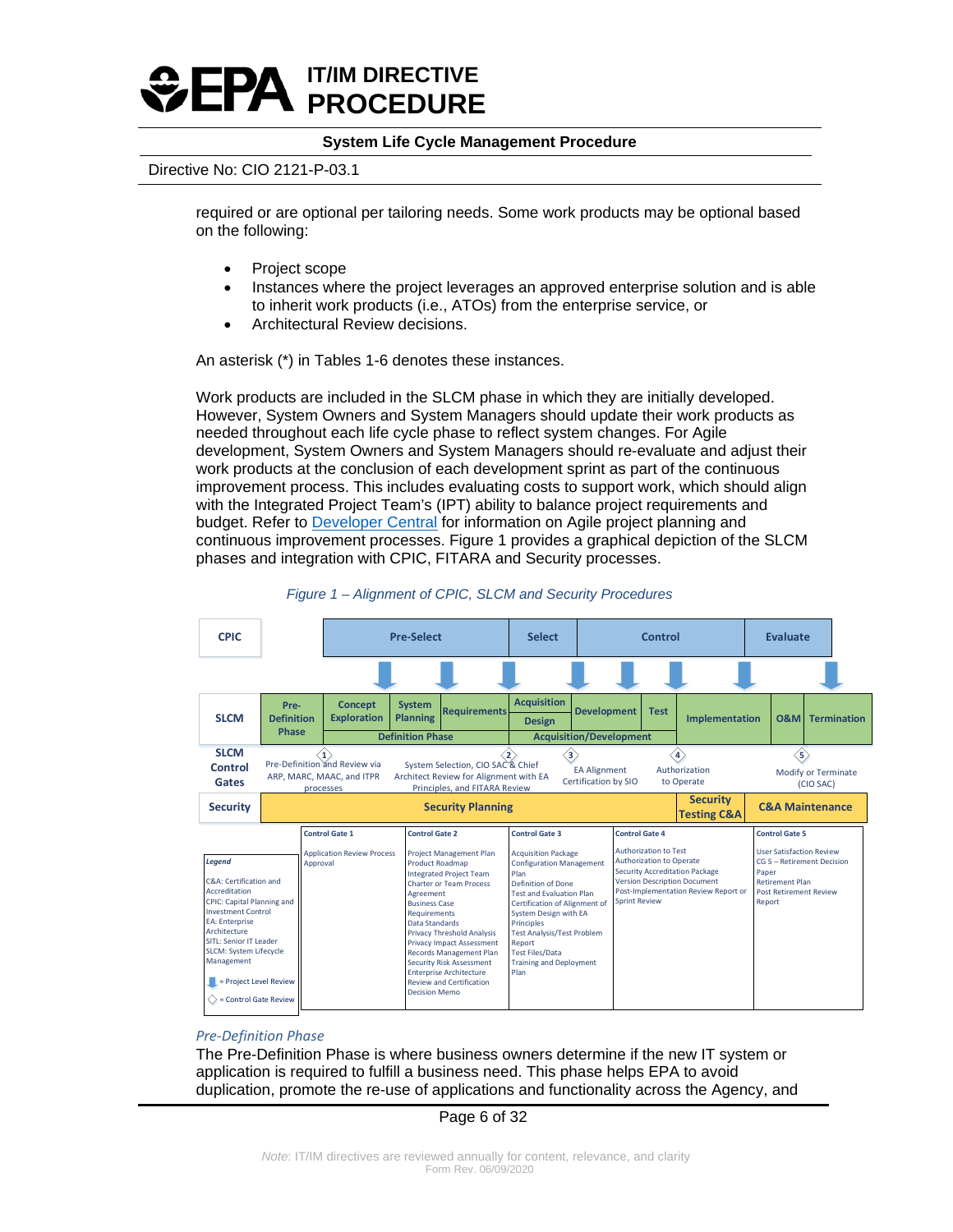

### Directive No: CIO 2121-P-03.1

increase the use of shared services and open source code. <sup>2</sup> This proposal must be approved by the SIO. The SLCM Procedure stops and no further action is needed if the concept proposal is not approved. The Pre-Definition phase is common to all types of investments regardless of the development methodology selected (Agile or Waterfall) or build versus buy approach or technology selection. Upon completion of this phase, the Agency has made the following decisions:

- There is a need for a new system/application or modernization of an existing system/application, and it should move forward to the Definition phase, or
- The system or application is not needed or could be fulfilled by another existing system or application.
- Whether the business need requires the use or development of a shared service.

The Pre-Definition Phase includes documenting the business need and approval decisions in compliance with the Agency's IT/IM Directive requirements.

The following steps are included in the Pre-Definition Phase:

### Step 1 – Identify business need and check READ for similar systems

The SIO or delegated authority of the requesting program or regional office meets with business owners, per internal office governance processes, to discuss and document the need for a new system. This includes the following:

- Checking the Registry of EPA Applications, Models [and Data Warehouses](http://epa.gov/read) [\(READ\),](http://epa.gov/read) the availability of shared services, and Federal and EPA Code Repositories to identify any similar existing systems or applications instead of investing in a new system.
- Consulting with other SIOs to discuss and refine the business need and identify enterprise impacts.
- Identifying a Project Sponsor who understands the Agency's IT strategy, mission and program and funding/resource requirements.
- Documenting the vision for the application including the scope, timeframe and an assessment of the cost/resource requirements.
- Identifying security and privacy implications, other shared services and federal cooperation needed.

### Step 2 – Submit the Application Review Form for review

If the SIO or delegated authority concur with the business need, the requesting organization completes the appropriate Application Review Form and submits it for Agency review/approval as follows:

- For new applications, including custom coded applications, COTS/GOTS tools, SaaS, and EPA public and intranet websites that deliver data dynamically or implement business logic, program/regional offices complete the Application Review Form per [EPA's ARP.](https://usepa.sharepoint.com/sites/oei_Work/ODSTA/AppGov/SitePages/Home.aspx)
- For new mobile applications, the program/regional office completes a Mobile Application Review Form per EPA's [Mobile Application Review Committee](https://www.epa.gov/webguide/mobile-access-review-committee) [\(MARC\)](https://www.epa.gov/webguide/mobile-access-review-committee) process.

*<sup>2</sup> Refer to [Developer Central](https://developer.epa.gov/guide/open-source-code/) for additional information on open source code development at EPA.*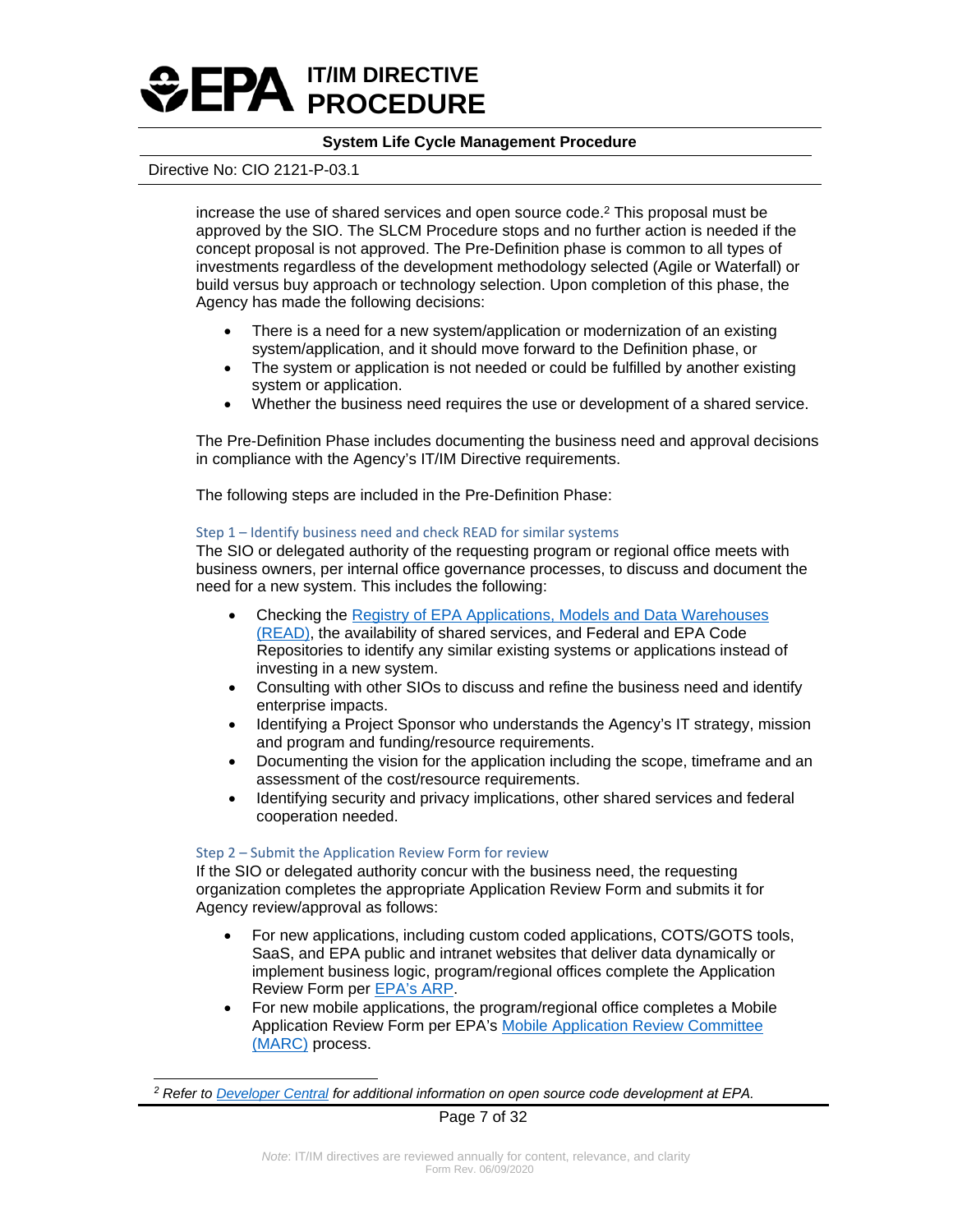

## Directive No: CIO 2121-P-03.1

• For third-party mobile applications, the program/regional office completes a Mobile Application Review Form per EPA's [Mobile Application Approval Committee](https://intranet.epa.gov/mobiledevices/resources/app-approval-process.html)  [\(MAAC\)](https://intranet.epa.gov/mobiledevices/resources/app-approval-process.html) process.

### Step 3 – Approve or reject request (Control Gate 1)

The requested system or application is reviewed per [ARP,](https://usepa.sharepoint.com/sites/oei_Work/ODSTA/AppGov/SitePages/Home.aspx) [MARC](https://www.epa.gov/webguide/mobile-access-review-committee) or [MAAC](https://intranet.epa.gov/mobiledevices/resources/app-approval-process.html) review processes and is either approved or denied. This review is the first Control Gate of EPA's SLCM process. If approved, the application moves on to the Definition Phase. If denied, no further SLCM activities are required. Disputes related to the review process, including concerns about approval decisions, will be referred to the CIO for decision.

### *Table 1 Pre-Definition Work Products[3](#page-7-0)*

| No. | <b>Work Product Description</b>                     |                                                                                                                                        | <b>Custom</b><br>(Build) | <b>COTS/GOTS</b><br>(Buy) and<br><b>SaaS (Rent)</b> |
|-----|-----------------------------------------------------|----------------------------------------------------------------------------------------------------------------------------------------|--------------------------|-----------------------------------------------------|
| 1.  | Application<br>Review<br><b>Process</b><br>Approval | A description of the requested business<br>case and assurance that there are no<br>existing Agency applications that meet<br>the need. | Required                 | Required                                            |

### *Definition Phase*

The Definition Phase confirms the system or application's alignment with Agency architecture principles, establishes a plan for implementation of the MVP (Agile) or the full system (Waterfall) and acquisition of any hardware or software or services needed to complete the project as defined in the Vision/Concept. It also ensures the system/application meets CPIC and FITARA requirements. Essential IT security planning also begins in this phase to ensure that Agency information will be properly protected and available only for appropriate uses.

The phase begins with approval of the System or Application Vision/Concept as documented in the [ARP,](https://usepa.sharepoint.com/sites/oei_Work/ODSTA/AppGov/SitePages/Home.aspx) [MARC,](https://www.epa.gov/webguide/mobile-access-review-committee) or [MAAC](https://intranet.epa.gov/mobiledevices/resources/app-approval-process.html) process. Completion of this phase results in the following:

- Refinement of the system concept to enhance understanding of requirements.
- Understanding of alternatives, costs, and benefits and identification of recommended path forward.
- Documenting the platform for building the new application, if applicable. For Agile projects, this may include planning for a Minimum Viable Product (MVP) or proof of concept.
- Understanding of project risks and proposed mitigation strategies.
- Confirmation of the alignment of the proposed system or application with Agency architecture principles and EPA's [Digital Strategy.](https://e-enterprisefortheenvironment.net/wp-content/uploads/2019/08/Interim-E-Enterprise-Digital-Strategy-V-2.0.pdf)
- Understanding of the acquisition approach and completion of related IT management and acquisition processes including:

<span id="page-7-0"></span>*<sup>3</sup> Asterisk (\*) indicates work products that may be optional based on project scope, instances where the project leverages an approved enterprise solution, inherited work products or Architectural Review decisions.*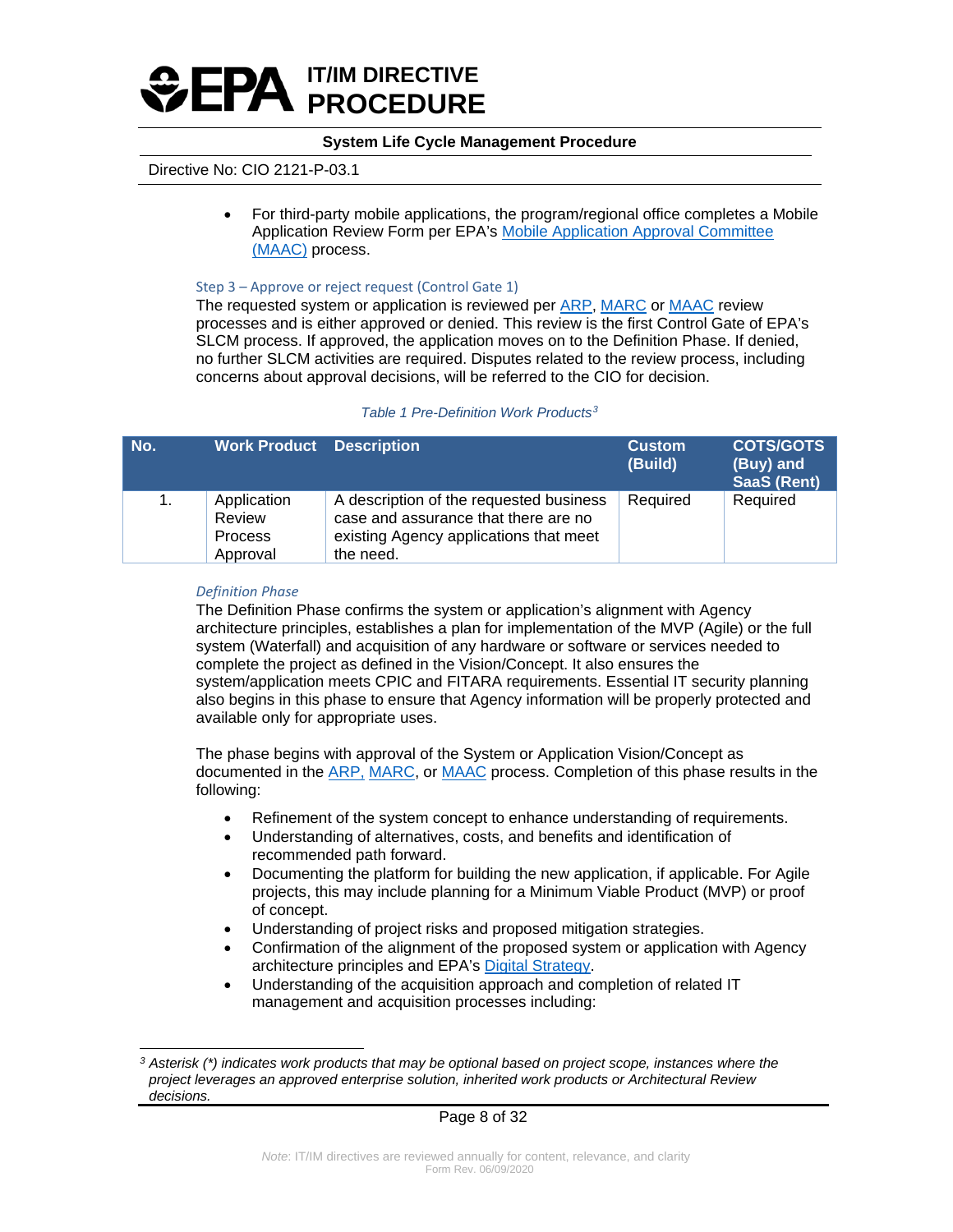

### Directive No: CIO 2121-P-03.1

- o Consideration of modular contracting approaches to support iterative customer-driven software development processes. Refer to EPA's [Developer Central](https://developer.epa.gov/guide/templates-guides/agile/agile-acquisition/) for additional information on Agile Acquisition and Modular Contracting.
- o Completion of CPIC processes per EPA CPIC Procedures.
- o Approval of funding to proceed with project as described in EPA's IT Portfolio Review Process.
- For system modernizations, describing the transition plan from the existing legacy system to the modernized application.

Table 2 provides a listing of Work Products produced during this phase. Work Products may be combined based on the project team's tailoring needs. The following steps are included in the Definition Phase:

### Step 1 – Conduct concept exploration and system planning and identify requirements

During this step, the requesting office further develops the system or application concept to describe how the business will operate when it is approved and implemented. This step applies to both system modernizations and new system development. It includes verifying the project sponsorship/ownership, defining team members, determining staffing needs and developing the Project Management Plan. It also includes refining the acquisition strategy, assessing the feasibility of system alternatives and analyzing how the system affects privacy and hosting considerations.

To ensure the products and/or services provide the required capability on time and within budget, the requesting office reviews and defines project resources, activities, schedules and tools. Security certification and accreditation activities also begin with the identification of system security requirements and the completion of a high-level risk assessment.

The Definition Phase also includes definition of functional requirements, including but not limited to data requirements, system performance, security and privacy requirements, system integration and Section 508/accessibility. Requirements are defined to a level of detail sufficient for system design to proceed. In Agile development projects, requirements are often documented as Program and Portfolio Backlogs, Epics, Features and User Stories. Requirements need to be measurable and testable and relate to the business need or opportunity identified in the Pre-Definition Phase.

### Step 2 – Conduct Enterprise Architecture Review (Control Gate 2)

System or application proposals must be reviewed by the Agency's CA and/or the requesting office's SIO (or delegated authority) to ensure the concept is sound and aligns with enterprise architecture principles, ESS approach, EPA's Digital Strategy and other federal and EPA requirements. Certification of the architecture constitutes the second Control Gate of EPA's SLCM process.

EPA's CA and the program/regional office's SIO review and certify all requests for IT systems or applications that are \$250,000/year or more. The requesting office's SIO may review and certify investments that are less than \$250,000/year, per CPIC criteria. The CA will also work with program/regional officers to offer guidance and ensure alignment between business needs and architectural considerations. Once the request is certified, an update is provided to the Chief Information Officer Strategic Advisory Committee (CIO SAC) to help identify potential Agency-wide impacts. The requesting office may then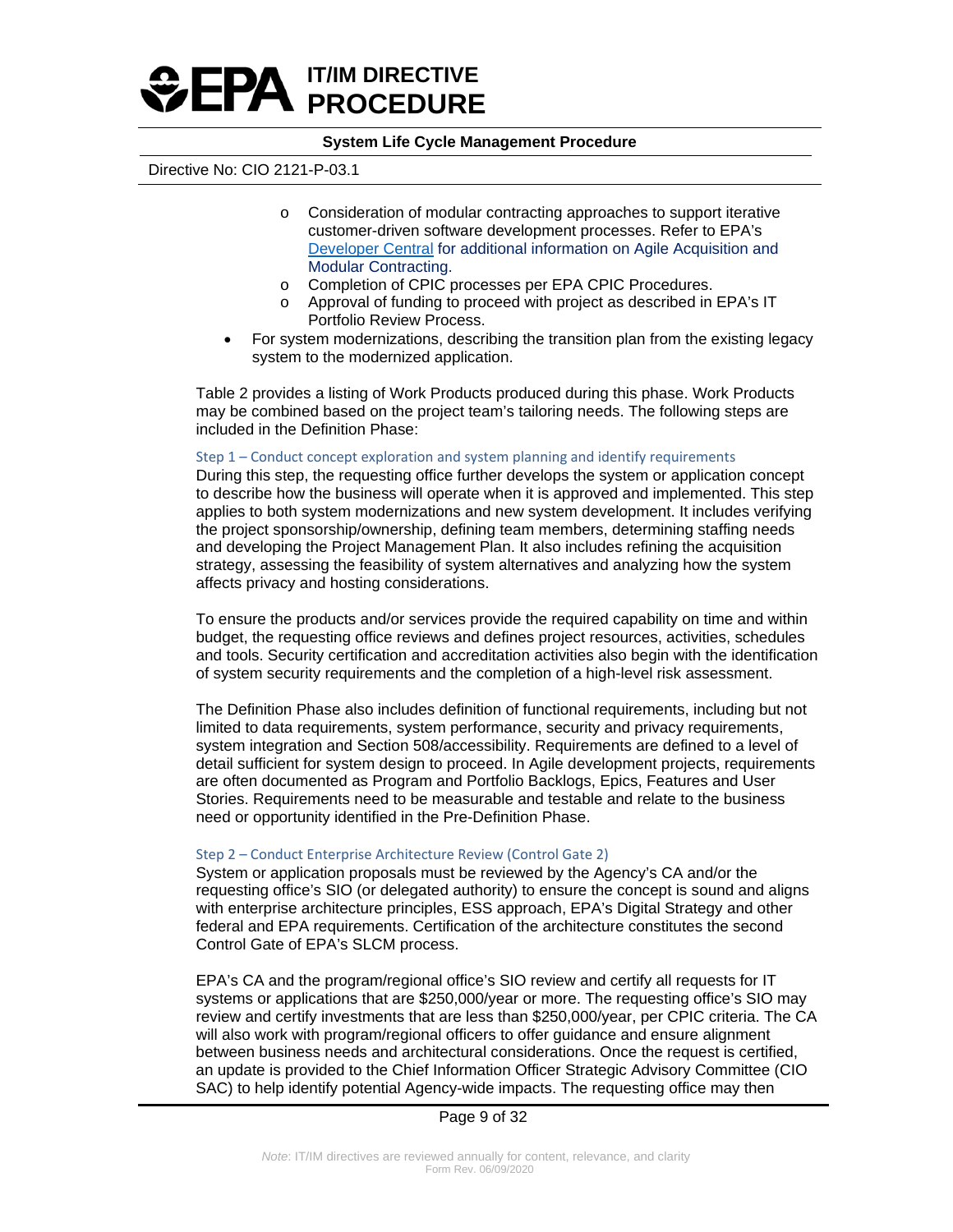

## Directive No: CIO 2121-P-03.1

proceed with the Agency CPIC and/or FITARA review processes, if required, per Agency procedures.

## *Table 2 Definition Phase Work Products[4](#page-9-0)*

| <b>Number</b> | <b>Work Product</b>                                                       | <b>Description</b>                                                                                                                                                                                                                                                                                                                                                       | <b>Custom</b><br>(Build) | <b>COTS/GOTS</b><br>(Buy) or<br><b>SaaS (Rent)</b> |
|---------------|---------------------------------------------------------------------------|--------------------------------------------------------------------------------------------------------------------------------------------------------------------------------------------------------------------------------------------------------------------------------------------------------------------------------------------------------------------------|--------------------------|----------------------------------------------------|
| 1.            | <b>Project Management</b><br>Plan                                         | Provides the schedule, cost<br>management, quality assurance,<br>human resources, management<br>structure, stakeholders, risk<br>identification and mitigation,<br>performance measurement,<br>milestones, and contracting plans.                                                                                                                                        | Required                 | Required                                           |
| 2.            | Product Roadmap                                                           | Provides a forecasted view of long-<br>term system epics and capabilities to<br>be delivered incrementally as working<br>pieces of functionality over time.                                                                                                                                                                                                              | Optional*                | Optional*                                          |
| 3.            | Integrated Project<br>Team Charter or<br><b>Team Process</b><br>Agreement | Defines the mission, leadership,<br>membership and roles of the<br>Integrated Project/Program Team. It is<br>updated regularly as the team focuses<br>on continuous improvement.                                                                                                                                                                                         | Optional*                | Optional*                                          |
| 4.            | <b>Business Case</b>                                                      | Documents the mission and budget<br>justification to pursue new system<br>development or modernization and<br>may include the alternatives analysis.                                                                                                                                                                                                                     | Required                 | Required                                           |
| 5.            | Requirements                                                              | Specifies the functions that a system<br>must be able to perform. This includes<br>Section 508 requirements. Refer to<br>EPA's Section 508 Directives. May<br>include the following artifacts if<br>performing custom, Agile development:<br>Epic<br>Features<br>Backlog<br>Refer to Developer Central for more<br>information on Agile development and<br>deliverables. | Required                 | Required                                           |

<span id="page-9-0"></span>*<sup>4</sup> Asterisk (\*) indicates work products that may be optional based on project scope, instances where the project leverages an approved enterprise solution, inherited work products or Architectural Review decisions.*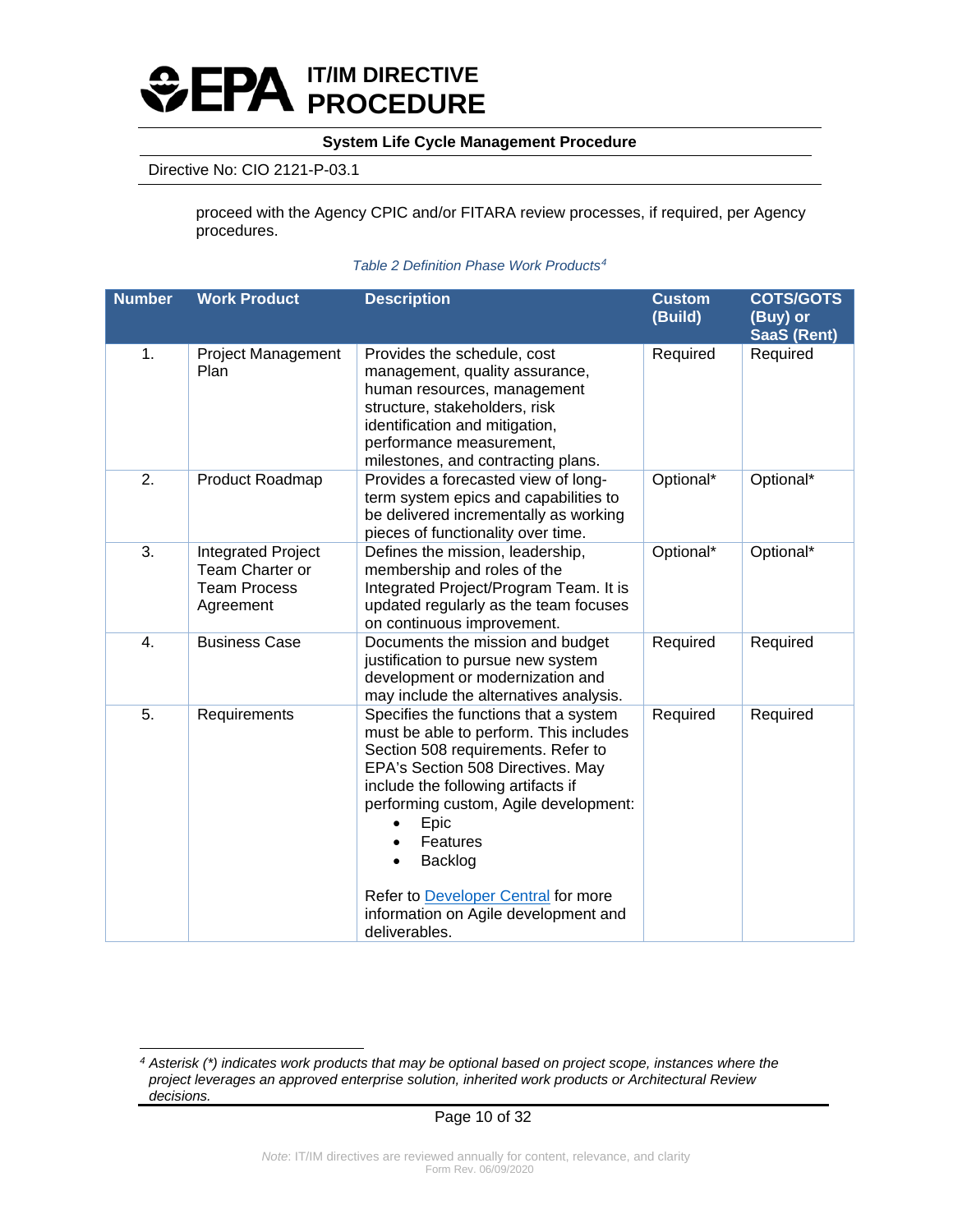# **IT/IM DIRECTIVE PROCEDURE**

## **System Life Cycle Management Procedure**

## Directive No: CIO 2121-P-03.1

| <b>Number</b> | <b>Description</b><br><b>Work Product</b>                                           |                                                                                                                                                                                                                                                                                                                                      | <b>Custom</b><br>(Build)           | <b>COTS/GOTS</b><br>(Buy) or<br><b>SaaS (Rent)</b> |  |
|---------------|-------------------------------------------------------------------------------------|--------------------------------------------------------------------------------------------------------------------------------------------------------------------------------------------------------------------------------------------------------------------------------------------------------------------------------------|------------------------------------|----------------------------------------------------|--|
| 6.            | Data Standards                                                                      | Defines the technical specifications for<br>the definition, naming, and use of data<br>within the system. In a COTS scenario,<br>data standards are vendor specific.<br>They are drafted during the Definition<br>phase and are updated to reach<br>maturity in the<br>Acquisition/Development phase.                                | Required                           | Required                                           |  |
| 7.            | Privacy Threshold<br>Analysis (PTA)                                                 | Determines if the system will be<br>collecting any personally identifiable<br>information (PII) and if a full Privacy<br>Impact Assessment (PIA) is required.                                                                                                                                                                        | Required                           | Required                                           |  |
| 8.            | Privacy Impact<br>Assessment                                                        | Assesses the privacy impacts of the<br>data contained in the information<br>system, the individuals who will have<br>access to the data, other IT systems<br>that interface with or use the data, how<br>the data is organized and retrieved,<br>and the maintenance and<br>administrative controls necessary to<br>secure the data. | Required if<br>indicated<br>by PTA | Required if<br>indicated by<br><b>PTA</b>          |  |
| 9.            | Records<br>Management Plan                                                          | Provides mandatory instructions on<br>how long to keep records (retention)<br>and when they can be destroyed<br>and/or transferred to an agency-<br>approved storage facility (disposition).<br>The Records Management Plan should<br>be updated throughout the iterative<br>design/development process.                             | Required                           | Required                                           |  |
| 10.           | <b>Security Risk</b><br>Assessment                                                  | Defines the security controls that must<br>be implemented during the<br>Development/Implementation Phases<br>based on the Security Categorization<br>of the system.                                                                                                                                                                  | Required                           | Required                                           |  |
| 11.           | Enterprise<br><b>Architecture Review</b><br>& Certification (CG 2<br>Decision Memo) | Includes a strategic review of the<br>proposed architecture/technical<br>approach to ensure it aligns with<br>Agency standards, technology<br>platforms, development languages,<br>ESS, EPA's Digital Strategy, and other<br>federal and EPA requirements.                                                                           | Required                           | Required                                           |  |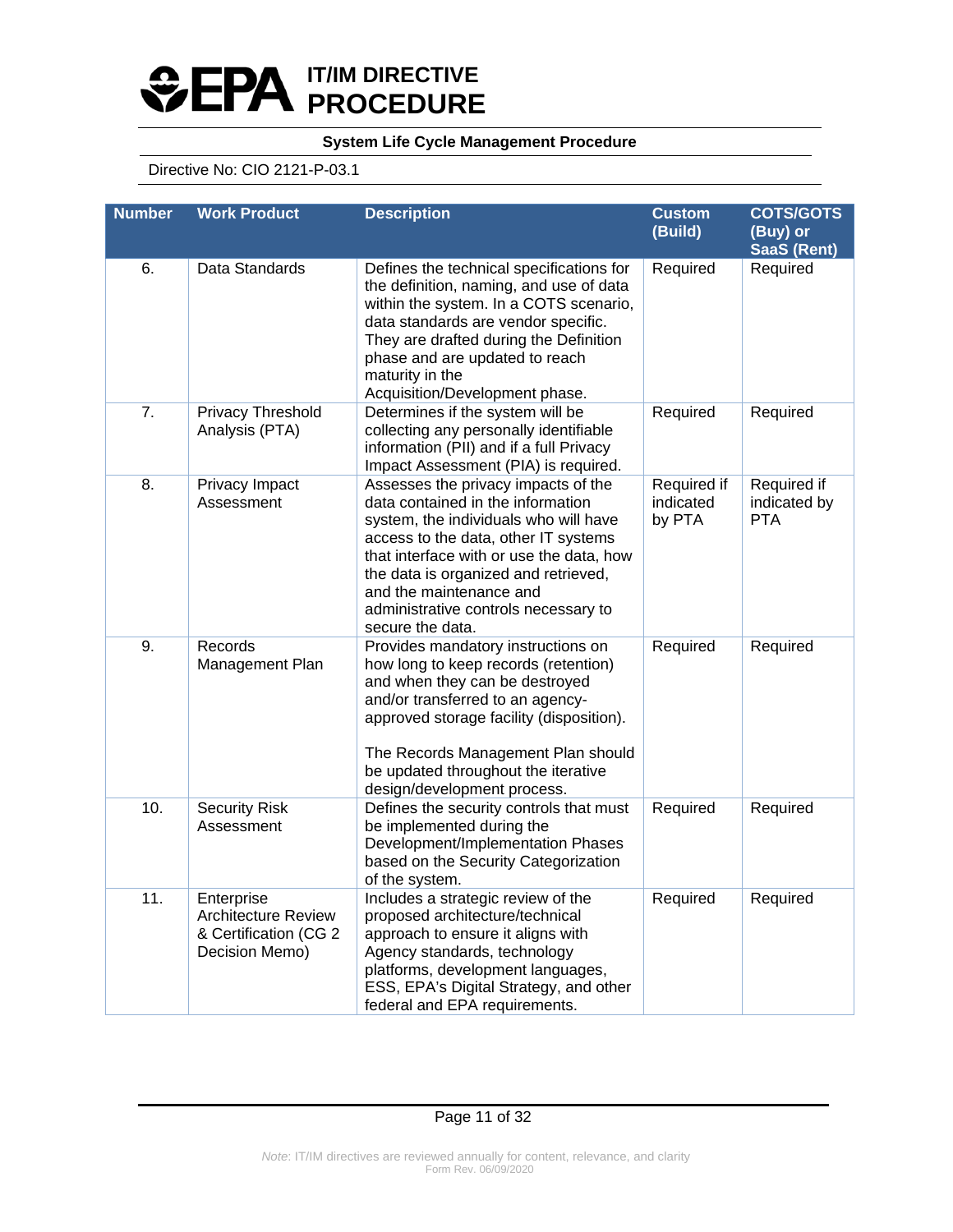

### Directive No: CIO 2121-P-03.1

### *Acquisition/Development Phase*

The Acquisition/Development Phase results in the acquisition or development of the system that satisfies the mission need defined in the Definition Phase. Before embarking on this phase, the requesting program/regional office must complete and receive approval per the Agency's FITARA review process as described in EPA's [FITARA Procedures.](https://usepa.sharepoint.com/:w:/r/sites/oei/OCAPPM/FITARA/ITAcquisitionApproval/_layouts/15/Doc.aspx?sourcedoc=%7BF0180386-0457-43F3-9E9A-781931513410%7D&file=EPAAG%2039.1.1(IdentifyingIT).docx&action=default&mobileredirect=true)

The Clinger-Cohen Act of 1996 suggests that agencies evaluate using COTS and GOTS products. However, systems based on COTS/GOTS or SaaS products may require some degree of modification, integration, and/or customization prior to implementation. Because work must be properly documented and controlled, it must adhere to the entire SLCM procedure and any additional applicable procedures and standards. If using COTS/GOTS or SaaS, the Project Manager and System Manager will document in the Project Management Plan how and if the vendor's documentation satisfies the requirements of the SLCM procedure.

Testing and certification of security also begins in this phase. System Managers must work with their Information Security Officers (ISOs) and Information System Security Officers (ISSOs) to ensure that the system, application or solution meets security requirements and controls, including NIST requirements. Cloud-hosted systems, applications and solutions must also adhere to the additional controls published by FedRAMP [\(https://www.fedramp.gov/documents/\)](https://www.fedramp.gov/documents/). Testing ensures the integrity of data and confidentiality mechanisms in COTS/GOTS and SaaS products or custom designed systems.

The following steps are included in the Acquisition/Development Phase.

### Step 1 – Complete acquisition

If the project has been selected to conduct an acquisition, this step must be performed. If an acquisition is not required, omit this step. For Agile development projects, refer to [Developers Central](https://developer.epa.gov/guide/templates-guides/agile/agile-acquisition/) for guidance on Agile acquisition.

Upon receiving FITARA approval, the requesting program/regional office will perform the following activities in alignment with Agency and federal procurement policies and procedures:

- Prepare Request for Information (RFI)
- Prepare acquisition package and requests for proposals (RFPs) (if needed)
- Perform technical analysis and evaluation of vendor proposals
- Make a request for bid and conduct source selection
- Make contract award

### Step 2 – Start design

This step includes designing the physical characteristics of the system or application, establishing the operating environment, defining major system/application components and their inputs and outputs, and allocating resources to life cycle processes. For Agile development, this step may include developing prototypes and MVPs that contains enough features to validate the application vision/concept and gather feedback for future development. See [Developer Central](https://developer.epa.gov/guide/templates-guides/agile/discovery/) for additional information on developing MVPs.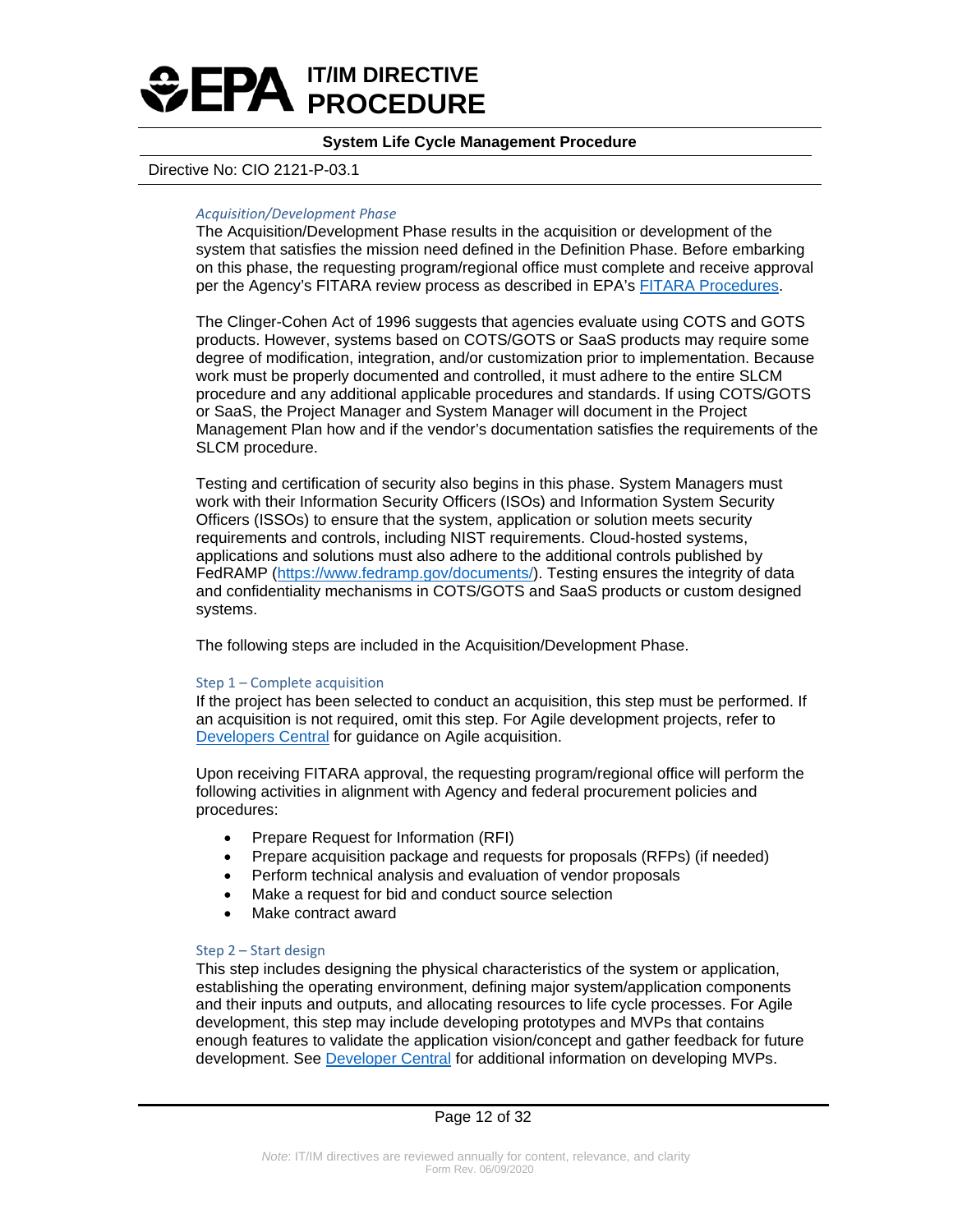

### Directive No: CIO 2121-P-03.1

### Step 3 – Coordinate with Hosting Provider

This step begins the process of planning for deployment of the system or application into the environment in which it will be hosted. Refer to the EPA National Computer Center's (NCC) [ADC guidance](https://cfint.rtpnc.epa.gov/adc/reviewcenter/index.cfm?fuseaction=home.FAQ) for EPA-hosted applications.

### Step 4 – Conduct Sprint Review and EA Alignment Certification (Control Gate 3)

The SIO or IMO, if delegated, will validate that the system or application design complies with the System or Application Concept/Vision as approved during the Definition Phase. This constitutes Control Gate 3 of EPA's SLCM process.

### Step 5 – Perform development

This step includes translating the requirements and specifications defined during the design step into developed software. In Agile development, development is performed incrementally. Each iteration typically lasts from 1-2 weeks, but exact timeframes are determined by the project team. Each iteration results in tested, working and deployable system functionality that provides tangible value to the user. Product Roadmaps and other project documentation are updated at the conclusion of each development iteration/sprint. EPA strongly encourages following Agile development practices. For more information on Agile development, refer to [Developer Central.](https://developer.epa.gov/guide/templates-guides/agile)

### Step 6 – Conduct testing

This step includes completing testing in a development environment. Users also complete testing to ensure the system or application meets requirements and can perform required tasks in real-world scenarios. Testing activities must also include verifying Section 508 compliance and accessibility requirements. Refer to [EPA's Section 508 Policy and](https://www.epa.gov/irmpoli8/policy-standards-procedures-and-guidelines-accessible-electronic-and-information-technology)  [Procedures](https://www.epa.gov/irmpoli8/policy-standards-procedures-and-guidelines-accessible-electronic-and-information-technology) for additional guidance. Testing will occur iteratively with each development sprint as new functionality is added to the system.

### Step 7 – Obtain Authorization to Operate (ATO) (Control Gate 4)

Prior to operating in a production environment, the system or application must undergo certification and accreditation activities per EPA's Information Security and Privacy Directives to ensure the system is ready to move into an operational state. The SIO or delegated authority conducts the Authorization to Operate (ATO) review using the certification package. The Project Manager coordinates with key stakeholders, including the ISO and the ISSO, to ensure that the certification package is complete and there is an approved ATO as part of the Risk Management Framework. The IMO makes the recommendation and then forwards the certification package to the SIO for approval. For more information on the ATO process, refer to EPA's [Information Security Assessment](https://www.epa.gov/sites/production/files/2016-06/documents/cio_2150-p-04_2.pdf)  [and Authorization Procedure.](https://www.epa.gov/sites/production/files/2016-06/documents/cio_2150-p-04_2.pdf) For more information on EPA's Privacy requirements, refer to [EPA's Privacy Policy.](https://www.epa.gov/sites/production/files/2015-09/documents/2151.1.pdf)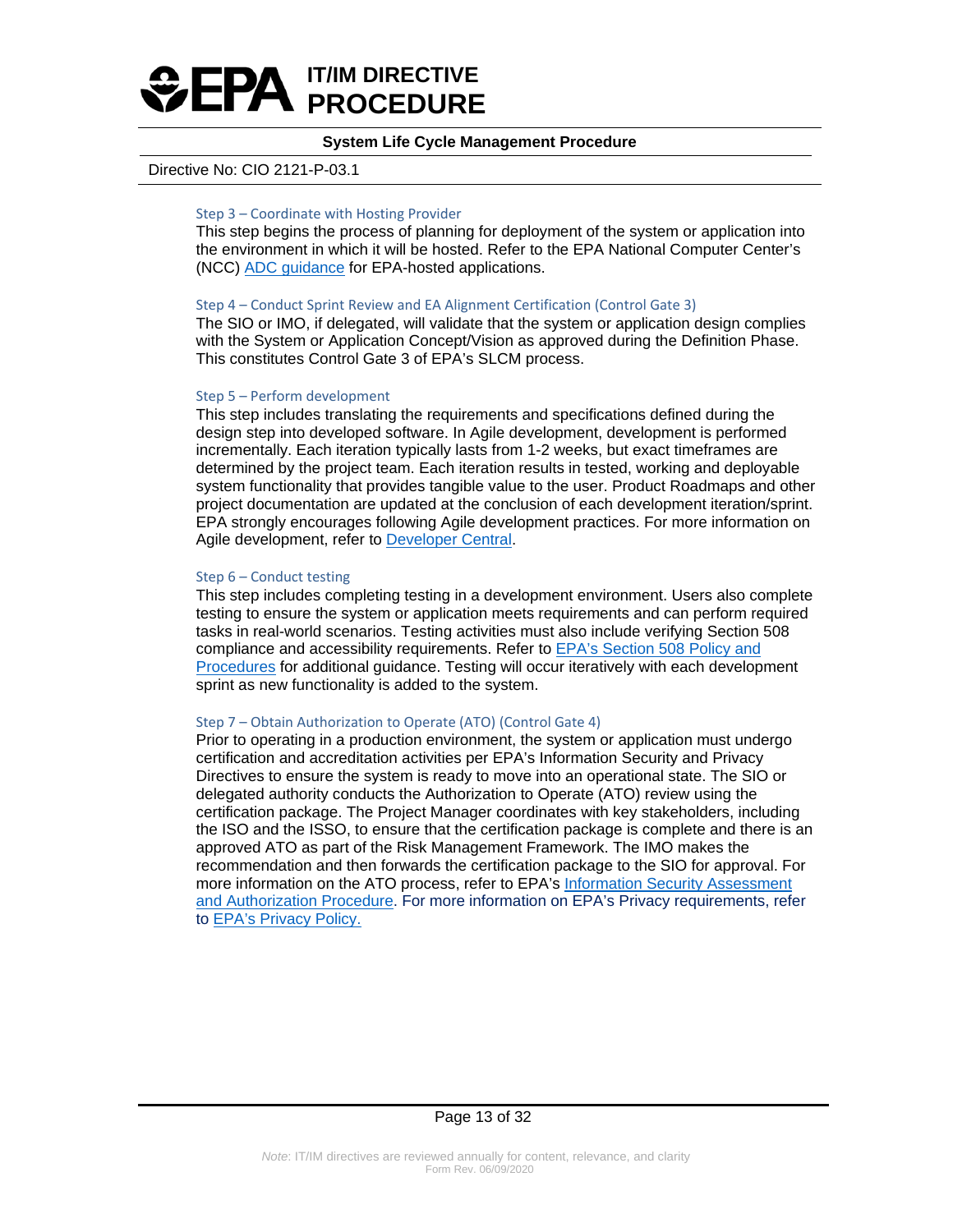# **IT/IM DIRECTIVE PROCEDURE**

## **System Life Cycle Management Procedure**

## Directive No: CIO 2121-P-03.1

### *Table 3 Acquisition/Development Work Products[5](#page-13-0)*

| <b>Number</b>    | <b>Work</b><br><b>Product</b>                                                     | <b>Description</b>                                                                                                                                                                                                                                                                                                                        | <b>Custom</b><br>(Build)                       | <b>COTS/GOTS</b><br>(Buy) and<br><b>SaaS (Rent)</b> |
|------------------|-----------------------------------------------------------------------------------|-------------------------------------------------------------------------------------------------------------------------------------------------------------------------------------------------------------------------------------------------------------------------------------------------------------------------------------------|------------------------------------------------|-----------------------------------------------------|
| 1.               | Acquisition<br>Package                                                            | Documents that are required to manage<br>the process of acquiring products and/or<br>services.                                                                                                                                                                                                                                            | Required if<br>performing<br>an<br>acquisition | Required if<br>performing an<br>acquisition         |
| 2.               | Configuration<br>Management<br>Plan                                               | Describes the process for reviewing and<br>approving proposed changes to the<br>system.                                                                                                                                                                                                                                                   | Required*                                      | Required*                                           |
| 3.               | Definition of<br>Done                                                             | A checklist of the types of work the team<br>is expected to successfully complete.<br>The Definition of Done should be<br>revisited and refined regularly as<br>requirements change and the team<br>focuses on continuous improvement. The<br>Definition of Done may be included in<br>another deliverable per the team's<br>preferences. | Required*                                      | Required*                                           |
| $\overline{4}$ . | Test and<br>Evaluation<br>Plan                                                    | Describes how testing, including Section<br>508/accessibility testing, is being<br>performed and the expected coverage of<br>the tests. Automated testing scripts may<br>also be used. Refer to EPA's Section<br>508 Directives for information on Section<br>508 and accessibility testing.                                              | Required*                                      | Required*                                           |
| 5.               | Certification<br>of Alignment<br>of System<br>Design with<br><b>EA Principles</b> | Control Gate 3 Decision Memo signed by<br>the SIO or IMO (if delegated) certifying<br>that the system or application design<br>conforms to enterprise architecture<br>principles, EPA's Digital Strategy and<br>other federal and EPA requirements.                                                                                       | Required                                       | Required                                            |
| 6.               | <b>Test</b><br>Analysis/Test<br>Problem<br>Report                                 | Documents the results of the testing<br>process. This includes:<br>Accessibility and Section 508 Testing<br>$\bullet$<br>Results<br>User Acceptance Testing (UAT)<br>$\bullet$<br>System Integration Testing (SIT)                                                                                                                        | Required                                       | Required*                                           |
| 7.               | <b>Test</b><br>Files/Data                                                         | Testing documentation, including actual<br>test data and files.                                                                                                                                                                                                                                                                           | Required                                       | Required*                                           |
| 8.               | Training and<br>Deployment<br>Plan                                                | Outlines the objectives, needs, and<br>strategy for training end-users on a new<br>or enhanced system.                                                                                                                                                                                                                                    | Optional                                       | Optional                                            |

<span id="page-13-0"></span>*<sup>5</sup> Asterisk (\*) indicates work products that may be optional based on project scope, instances where the project leverages an approved enterprise solution, inherited work products or Architectural Review decisions.*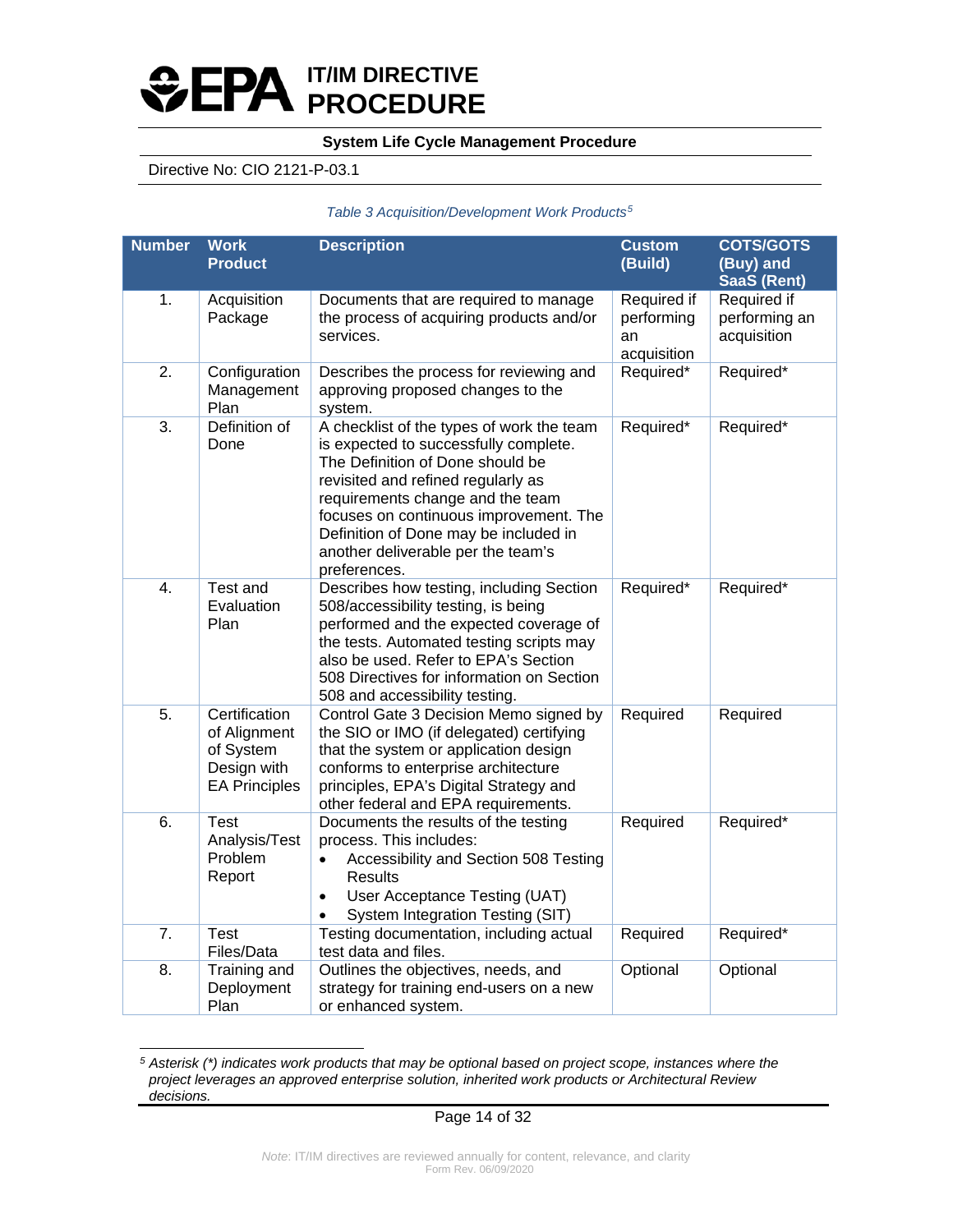

## Directive No: CIO 2121-P-03.1

| <b>Number</b> | <b>Work</b><br><b>Product</b>                                  | <b>Description</b>                                                                                                                                                                                                                                                                                                                                                                                                                                                  | <b>Custom</b><br>(Build) | <b>COTS/GOTS</b><br>(Buy) and<br>SaaS (Rent) |
|---------------|----------------------------------------------------------------|---------------------------------------------------------------------------------------------------------------------------------------------------------------------------------------------------------------------------------------------------------------------------------------------------------------------------------------------------------------------------------------------------------------------------------------------------------------------|--------------------------|----------------------------------------------|
| 9.            | Authorization<br>to Operate<br>and<br>Authorization<br>to Test | Documents the official management<br>decision given by a senior Agency official<br>to authorize testing or operation of an<br>information system.                                                                                                                                                                                                                                                                                                                   | Required                 | Required                                     |
| 10.           | Security<br>Accreditation<br>Package                           | The Security Accreditation Package may<br>include:<br>Security Categorization<br><b>Approved Security Plan</b><br>Approved C&A memoranda<br><b>Rules of Behavior</b><br>$\bullet$<br>Designation of security<br>responsibilities<br><b>Configuration Management Plan</b><br><b>Risk Assessment</b><br>Security Test & Evaluation<br>Contingency Plan<br>٠<br><b>Security Assessment Report</b><br>Plan of Actions and Milestones<br>(POA&Ms)<br><b>ATO Approval</b> | Required                 | Required                                     |

### *Implementation Phase*

### Step 1 - Deploy to production

This step includes installation and operation of the application or system modifications in a production environment. The phase begins after the system completes testing and testers accept the modifications. Activities include notifying end users of the implementation, executing training plans, completing data entry or conversion and confirming of compliance with Section 508 requirements.

### Step 2 – Complete deployment requirements

As part of the deployment process, applications and systems also complete security and accreditation activities as required by the hosting provider.

At the completion of the Implementation Phase, the system or application undergoes a post implementation evaluation to ensure that it functions as planned, costs are within the estimated budget and the system/application achieved intended benefits. For Agile development projects, these reviews take place at the end of each development sprint so that the development team can review overall sprint progress and accomplishments. This provides the System Owner with an opportunity to evaluate the current product and determine how to proceed. For Waterfall development, the review may be conducted as a Post Implementation Review as described in Table 4.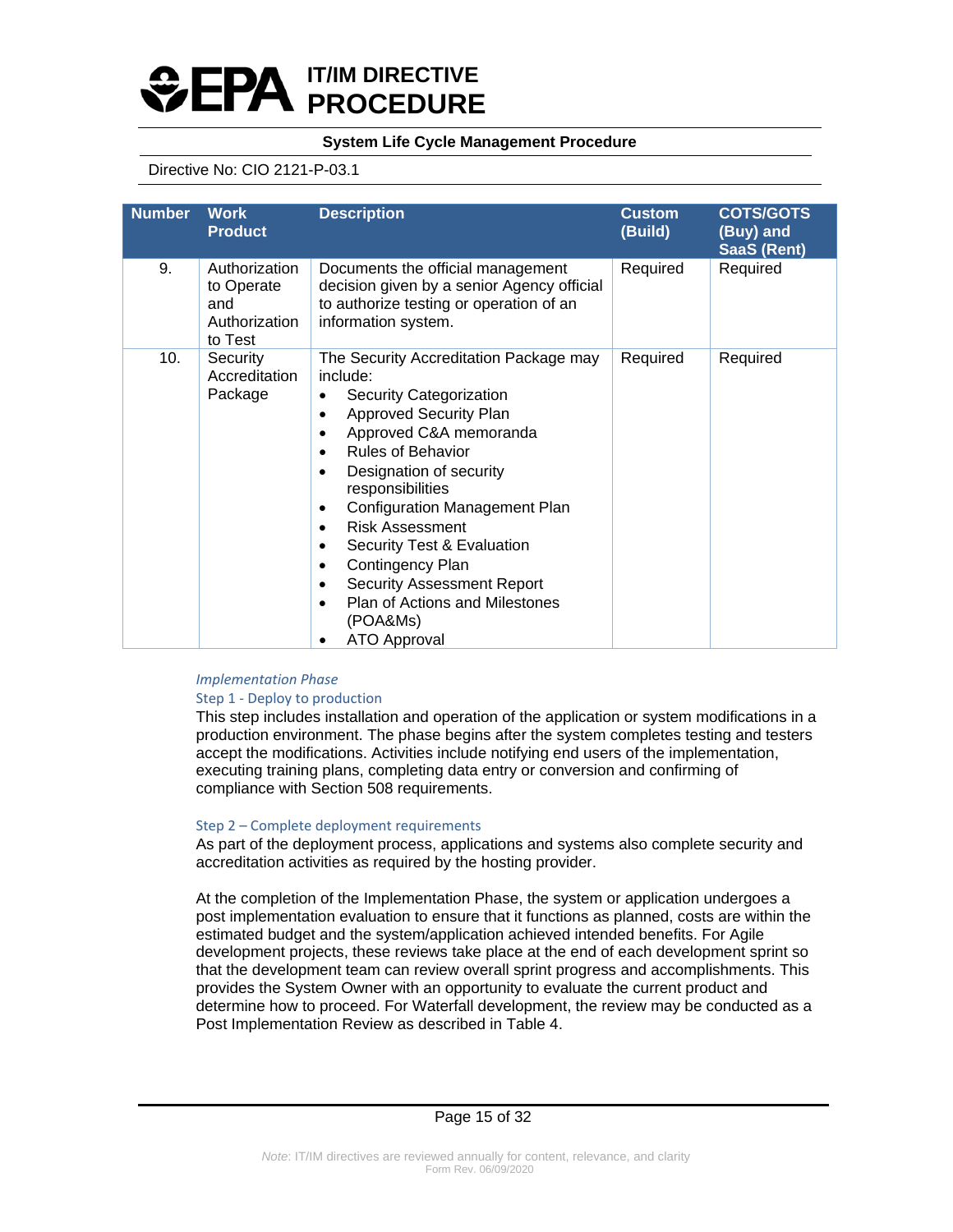# **IT/IM DIRECTIVE PROCEDURE**

## **System Life Cycle Management Procedure**

## Directive No: CIO 2121-P-03.1

### *Table 4 Implementation Phase Work Products[6](#page-15-0)*

| <b>Number</b> | <b>Work Product</b>                                                    | <b>Description</b>                                                                                                                                                                                                                                                                                                                   | <b>Custom</b><br>(Build) | <b>COTS/GOTS</b><br>(Buy) and<br><b>SaaS (Rent)</b> |
|---------------|------------------------------------------------------------------------|--------------------------------------------------------------------------------------------------------------------------------------------------------------------------------------------------------------------------------------------------------------------------------------------------------------------------------------|--------------------------|-----------------------------------------------------|
| 1.            | Version<br>Description<br>Document                                     | Tracks the various versions of a<br>software application released<br>into the operational environment.<br>Typical contents include an<br>inventory of system or<br>component parts, identification<br>of changes incorporated into the<br>version, and installation and<br>operating information unique to<br>the version described. | Optional                 | Optional                                            |
| 2.            | Post-<br>Implementation<br><b>Review Report</b><br>or Sprint<br>Review | An assessment of an IT project<br>that identifies lessons learned,<br>evaluates progress and<br>accomplishments and<br>determines next steps.                                                                                                                                                                                        | Optional                 | Optional                                            |

### *Operations and Maintenance Phase*

This phase ensures that the system operates properly in the production environment and that routine maintenance takes place. During this phase, the Project Manager and System manager maintain schedules and periodically conduct reviews to ensure the health and security of the system and to validate its suitability for meeting the business requirements. The System Manager uses structured techniques to detect defects, capture user satisfaction, review the system requirements and evaluate shared services and the suitability of existing and emerging technologies to continue to meet the mission need. This phase also includes documentation, measurement and tracking of service level agreements (SLAs).

### Step 1 – Perform operations and routine maintenance

During this phase, activities include performing routine maintenance in accordance with manufacturer's guidelines, installing patches and/or updates to system components and making enhancements consistent with user needs/desires and the mission need. Any routine maintenance activity, including patches or updates that impact the user interface, must be manually tested for accessibility. Major new requirements or significant technology refreshment may cause maintenance that requires the system to return to the Definition Phase or Acquisition/Development Phase. For enhancements to existing EPAdeveloped mobile apps, contact the MARC to determine whether a new concept proposal is required.

### Step 2 – Perform Annual System Assessments (Control Gate 5)

This step includes annual assessments of the operational system or application through in-process reviews and post implementation reviews to determine how to make the system

<span id="page-15-0"></span>*<sup>6</sup> Asterisk (\*) indicates work products that may be optional based on project scope, instances where the project leverages an approved enterprise solution, inherited work products or Architectural Review decisions.*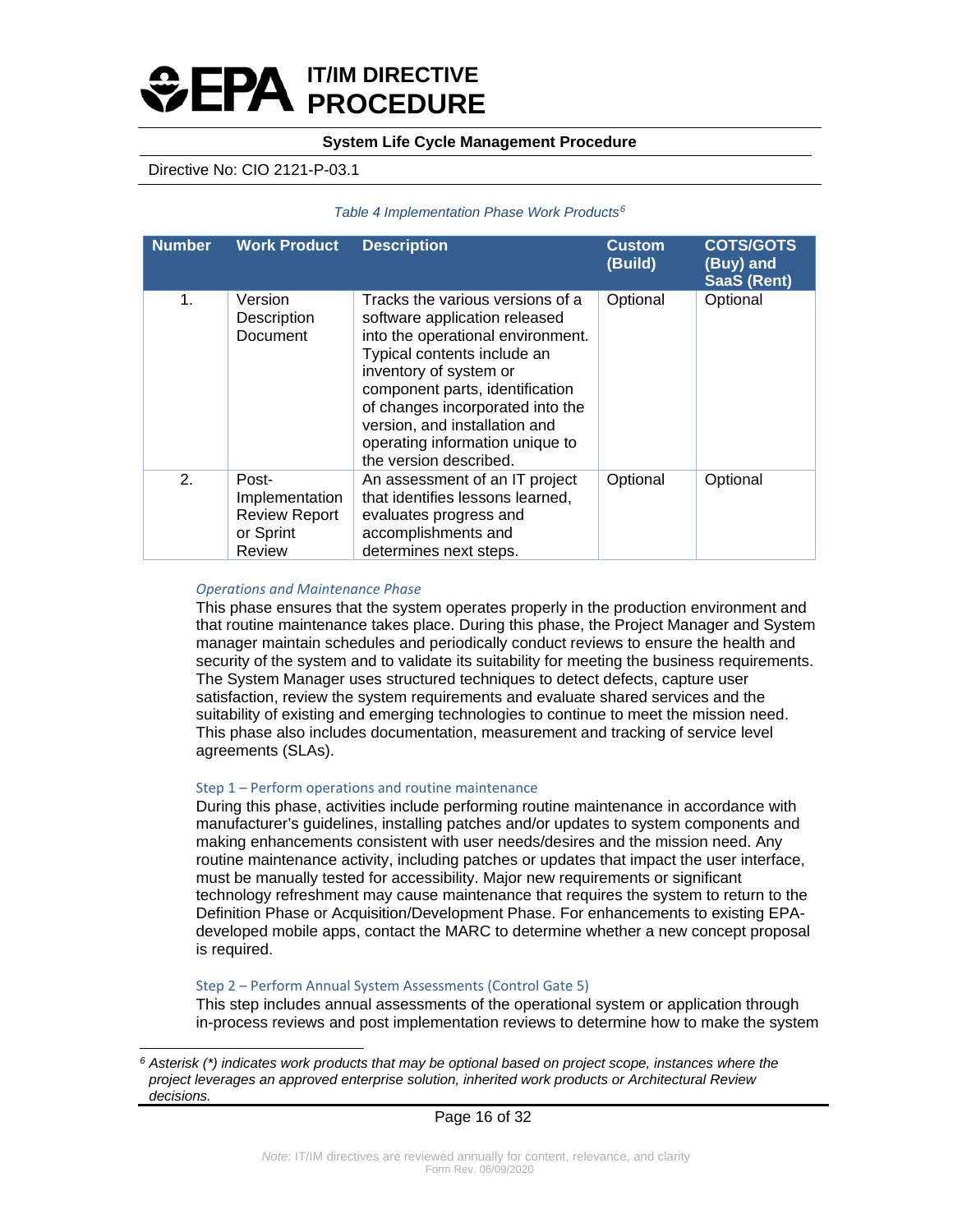

### Directive No: CIO 2121-P-03.1

more efficient and effective or to determine if the system/application is still an Agency need. For CPIC Major and Non-Major Systems, the Modify or Terminate Review will coincide with the annual Information Technology Portfolio Review (ITPR) process.

For most Non-Major systems, the System Manager coordinates completion of this control gate annually or at a frequency that is appropriate for the scope and size of the system. The Project Management Plan should specify the frequency of review. The system manager and IMO provide a recommendation to the SIO for approval to maintain, modify or terminate the system. System Managers must notify the SITLs, SIOs CIO SAC, and CA to ensure awareness of termination decisions.

| <b>Number</b> | <b>Work</b><br><b>Product</b>                                  | <b>Description</b>                                                                                                            | <b>Custom</b><br>(Build) | <b>COTS/GOTS</b><br>(Buy) and<br><b>SaaS (Rent)</b> |
|---------------|----------------------------------------------------------------|-------------------------------------------------------------------------------------------------------------------------------|--------------------------|-----------------------------------------------------|
| 1.            | User<br>Satisfaction<br>Review                                 | Measures how well an investment<br>meets customer needs.                                                                      | Optional                 | Optional                                            |
| 2.            | Control<br>Gate 5<br>Memo -<br>Retirement<br>Decision<br>Paper | Documents the decision to retire the<br>system. The retirement decision must<br>be documented as part of the ITPR<br>process. | Required                 | Required                                            |

#### *Table 5 Operations and Maintenance Phase Work Products[7](#page-16-0)*

### *Termination Phase*

This phase results in removing an existing system from the product environment at the end of the life cycle process. During this phase, the System Managers retire and close down systems that are redundant or obsolete. Occasionally, a System Manager will use this phase to shut down a major subsystem while the main system remains in operation. The emphasis in this phase is to ensure the packaging and archiving of data, procedures and documentation in an orderly fashion to make it possible to reinstall the system and bring it back to operational status, if necessary, and to retain all data in accordance with EPA policies regarding retention of electronic records. The system retirement activities preserve information not only about the current production system, but also about the evolution of the system through its life cycle.

The System Owner and System Manager ensure performance of the following activities:

- Prepare retirement and disposition plans
- Archive or transfer data
- Archive or transfer system components

<span id="page-16-0"></span>*<sup>7</sup> Asterisk (\*) indicates work products that may be optional based on project scope, instances where the project leverages an approved enterprise solution, inherited work products or Architectural Review decisions.*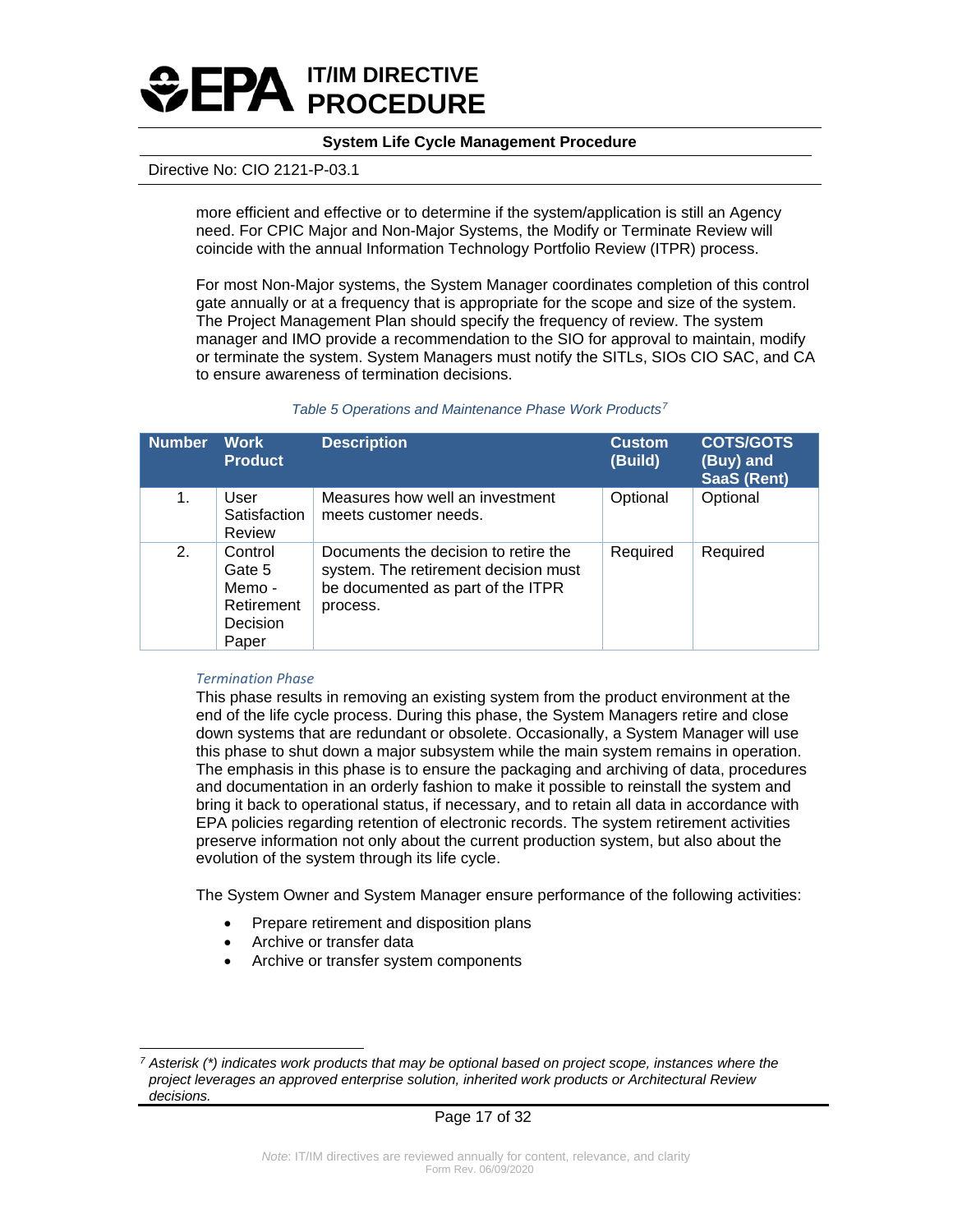

## Directive No: CIO 2121-P-03.1

- Sanitize and dispose of equipment/hardware and software media (including system backup and other media)
- Prepare the post-termination review report

The System manager performs the Post-Retirement Review within six months after retirement of the system to notify all parties of the final shutdown of the system. The Post-Retirement Review Report also documents the lessons learned from the shutdown and archiving of the terminated system.

### *Table 6 Termination Phase Work Products[8](#page-17-0)*

| <b>Number</b> | <b>Work</b><br><b>Product</b>           | <b>Description</b>                                                                                                                                                             | <b>Custom</b><br>(Build) | <b>COTS/GOTS</b><br>(Buy) and<br><b>SaaS (Rent)</b> |
|---------------|-----------------------------------------|--------------------------------------------------------------------------------------------------------------------------------------------------------------------------------|--------------------------|-----------------------------------------------------|
| 1.            | Retirement<br>Plan                      | Plans for an orderly closeout of the project and<br>ensures the proper archiving of system<br>components and data or their incorporation into<br>other systems.                | Required                 | Required                                            |
| 2.            | Post-<br>Retirement<br>Review<br>Report | Notifies all parties that the final shutdown of the<br>system has occurred and documents the lessons<br>learned from the retirement and archiving of the<br>terminated system. | Required                 | Required                                            |

### **7. ROLES AND RESPONSIBILITIES**

In support of the SLCM Policy, this procedure includes roles and responsibilities related to the SLCM phases.

Roles with significant responsibilities necessary for implementing the SLCM Procedure include the following:

**Chief Information Officer (CIO)**, who is also the Deputy Assistant Administrator for the Office of Mission Support Environmental Information (OMS-EI), is responsible for the following:

- Approving the SLCM Policy and Procedure
- Reviewing and approving EPA information systems/investments acquisitions that are \$1M or greater or that meet other needs for CIO attention
- Ensuring Agency compliance with the SLCM Policy and Procedure by providing guidance and tools to senior level managers for program oversight
- Deciding on requests to waive requirements of the SLCM Policy
- Delegating review and approval of any waivers to the SLCM Procedure to the CTO
- Participating in and providing oversight into Agency annual and multi-year IT planning, programming, budgeting, execution, reporting, management and governance

<span id="page-17-0"></span>*<sup>8</sup> Asterisk (\*) indicates work products that may be optional based on project scope, instances where the project leverages an approved enterprise solution, inherited work products or Architectural Review decisions.*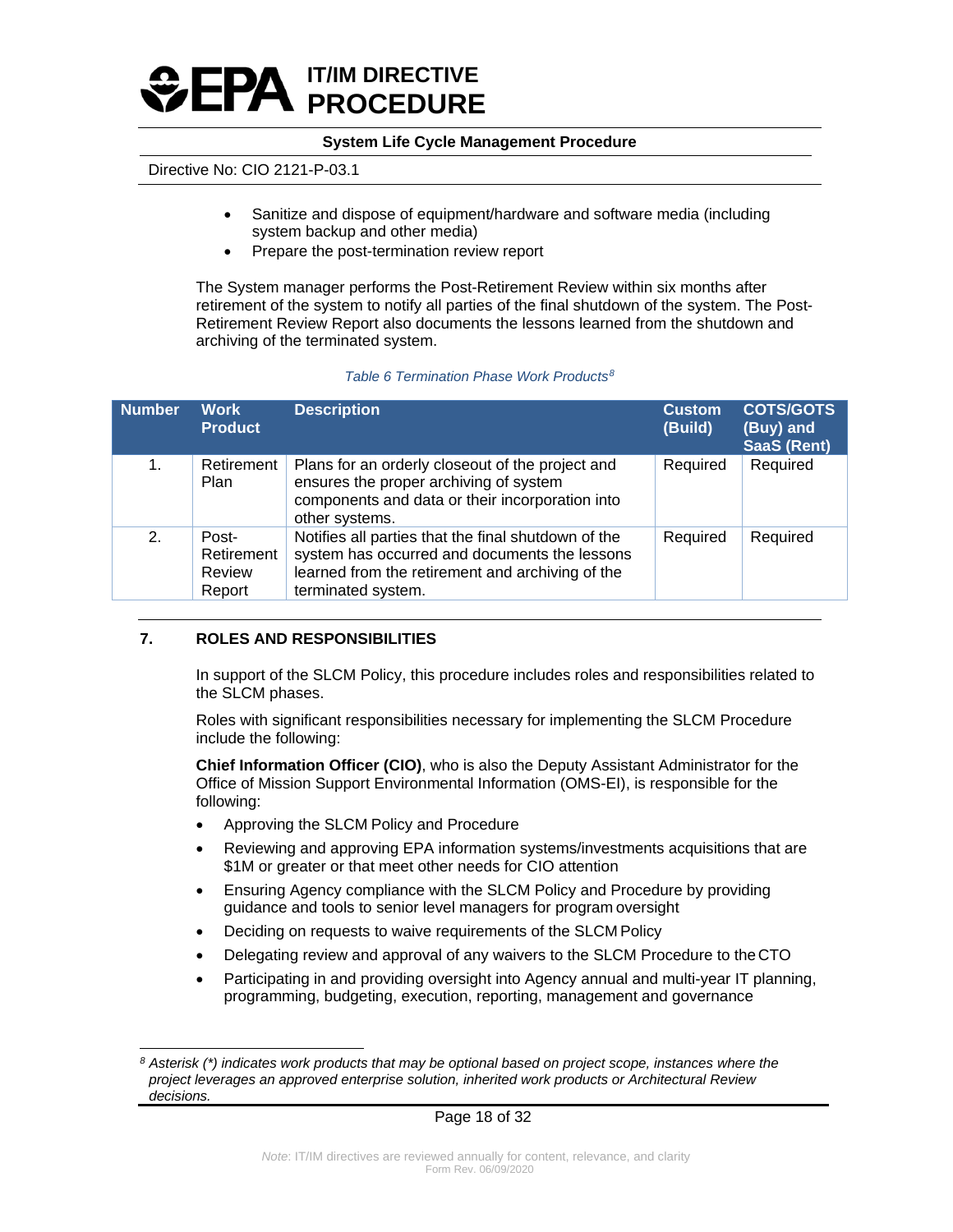

### Directive No: CIO 2121-P-03.1

- Conducting reviews of Agency's IT portfolio (PortfolioStat/TechStat sessions) to ensure effective IT and risk management processes
- Certifying that information technology investments adequately implement incremental development, as defined by OMB
- Overseeing Agency governance and investment review boards (IRBs) to ensure IT investments align with program objectives
- Monitoring the performance of Agency IT investments and advising on the continuation, modification or termination of the investment
- Establishing and promoting effective approaches to developing, procuring, deploying and sharing new Agency applications
- Ensuring custom-developed code that EPA develops or procures is shared for broad use across the federal government, subject to limited exceptions
- Resolving disputes identified during the ARP
- Assign responsibility for maintaining and enhancing the **ARP** workflow tool to support the ARP

**Assistant Administrators, Chief Financial Officer (CFO), General Counsel (GC), Inspector General (IG), Deputy Chief of Staff to the Administrator, Associate Administrators, Regional Administrators and Laboratory Directors** are responsible for the following:

- Ensuring compliance with SLCM requirements for IT systems within theirorganizations
- Ensuring the CFO obtains CIO approval to reprogram or move funds for IT resources [as they pertain to congressional notifications]

**Chief Technology Officer (CTO)**, who is also the Director of OMS's Office of Digital Services and Technical Architecture (ODSTA), is responsible for the following:

- Establishing and publishing procedures, technical operating procedures and standards (TOPS) and guidance supporting the Agency's SLCM Policy
- Reviewing and approving waivers to the SLCM Procedure
- Reviewing and approving EPA information systems acquisitions less than \$1M/year
- Promote adoption of Agile development
- Promote the adoption of EPA enterprise digital and shared service strategies

**Chief Information Security Officer (CISO)** is responsible for:

- Providing oversight to the Agency's security assessment and authorization process and status
- Reviewing authorization packages and making authority to operate (ATO) decision recommendations to the CIO

### **Chief Information Officer – Senior Advisory Committee (CIO SAC)** is responsible for:

- Reviewing and recommending enterprise IT strategic direction and criteria for making IT investment decisions
- Advising on IT annual budget as it relates to IT strategic direction
- Advising CIO on requests for new IT solutions, system modernizations and terminations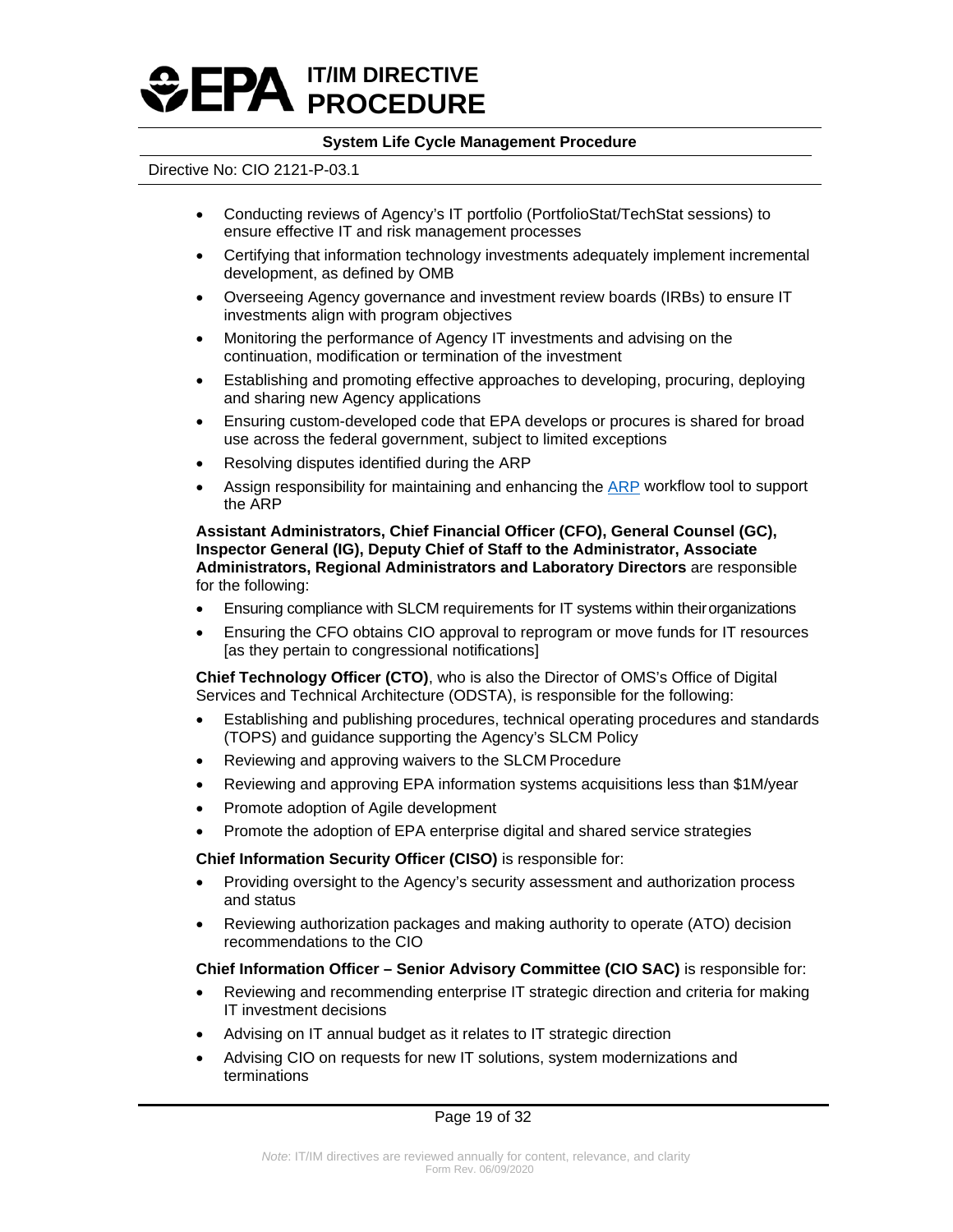

### Directive No: CIO 2121-P-03.1

**Information Review Board (IRB)**, advises and assists the CIO on all matters pertaining to information investment management. The IRB supports the CIO in making recommendations on the appropriateness of information investments and monitors the Agency's IT investments from inception to completion throughout the pre-select, select, control, and evaluate phases of the CPIC program.

### **Office of Digital Services and Technical Architecture (ODSTA),** is responsible for:

- Maintaining the SLCM Policy, the SLCM Procedure and supporting documents and tools
- Monitoring compliance with the SLCM Policy and Procedure through EA, IT Investment Portfolio Reviews and security processes

**Office of Information Technology Operations (OITO) Director** is responsible for the following:

- Monitoring compliance with the SLCM Policy and Procedure through Agency FITARA and security processes
- Ensuring Agency development processes, including software development, deployment and related information-technology operations comply with the SLCM Policy and Procedure

**Chief Architect (CA)** is responsible for the following:

- Serving as the technology and business leader for Agency development efforts
- Ensuring development processes align with enterprise architecture principles and the SLCM Policy and Procedure
- Formulating recommendations for system life cycle activities that are informed by technology planning, accessibility planning, mission/business planning, capital planning, security planning, infrastructure planning, human capital planning, performance planning and records planning best practices and requirements
- Ensuring systems development efforts are properly aligned with business requirements, Agency architecture principles, EPA's Digital Strategy and other Agency and federal IT management requirements
- Promoting communication between EPA offices to assess whether they have similar needs and identifying opportunities for collaboration to use shared services and avoid system duplication
- Reviewing and approving Control Gate 2 for Major Systems and Non-Major Systems, as appropriate

**Chief Data Officer** is responsible for the following:

- Developing and aligning the Agency Data Strategy within IT portfolios
- Identifying priority data assessments for Agency Open Data Plans
- Managing and improving the ability to leverage data as a strategic asset and improve access to data assets

**Director of the Office of Mission Support -Office of Acquisitions Solutions (OAS)** is responsible for the following:

- Ensuring the incorporation of EPA's SLCM requirements in requests for proposals and contracts, as appropriate
- Initiating contract actions that include IT that are reviewed and approved by the CIO and are consistent with the acquisition strategy and acquisition plans, as appropriate

Page 20 of 32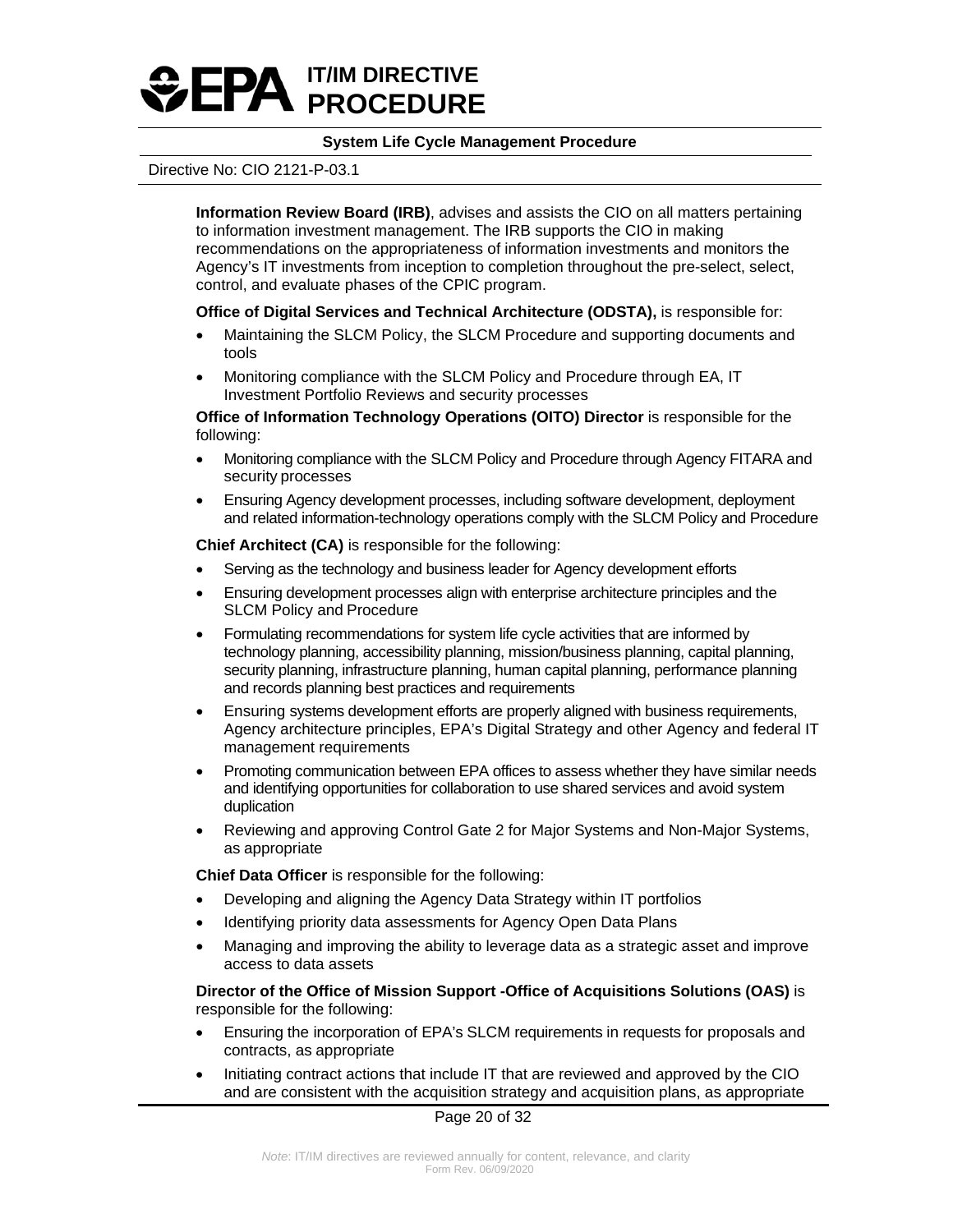

### Directive No: CIO 2121-P-03.1

- Managing and maintaining FAC-P/PM, FAC-P/PM with IT Core-Plus Specialization, FAC-COR certification is awarded and maintained through continuous learning
- Ensuring EPA IT acquisition policies and processes are updated to support an open source software approach to enable sharing of custom-developed code

**Senior Information Officials (SIOs)** are responsible for the following:

- Ensuring compliance with the SLCM Policy and Procedure for systems within their offices
- Ensuring that the IT used and managed by their organizations supports their business needs and missions and helps to achieve strategicgoals
- Reviewing and approving Control Gate 2 for systems/applications that are less than \$250,000/year, including ensuring that systems development efforts are properly aligned with business requirements, Agency architecture principles, EPA's Digital Strategy and other Agency and federal IT management requirements
- Reviewing, concurring on, advising on and/or submitting requests to waive SLCM Policy and Procedure requirements, as applicable
- Approving a project to continue through control gates (this may be delegated for smaller systems)
- Meeting with business owners and System Owners to ensure development and management activities are completed in compliance with Agency policy
- Providing feedback and input on implementing the SLCM Policy and Procedure and related review processes

**Information Management Officers (IMOs) and Information Resources Management Branch Chiefs (IRM BCs)** are responsible for the following:

- Supporting the SIO or delegated authority in ensuring compliance with the SLCM Policy and Procedure for systems within their offices
- Reviewing SLCM documentation
- Reviewing and concurring on requests to waive SLCM Procedure requirements, as applicable
- Reviewing, approving and supporting the development of accessibility documentation, as appropriate
- Reviewing requests for exceptions to sharing custom-developed code

**Information Security Officers (ISOs)** are responsible for the following:

- Reviewing and supporting the development of SLCM security documentation, as appropriate
- Assigning security responsibilities throughout the system life cycle

**Information System Security Officers (ISSOs)** are responsible for:

- Maintaining the operational security of the information system
- Assisting in the planning and execution of security-related SLCMdocumentation

**Records Liaison Officers (RLOs)** are responsible for:

• Reviewing system documentation to ensure Agency records requirements are properly integrated.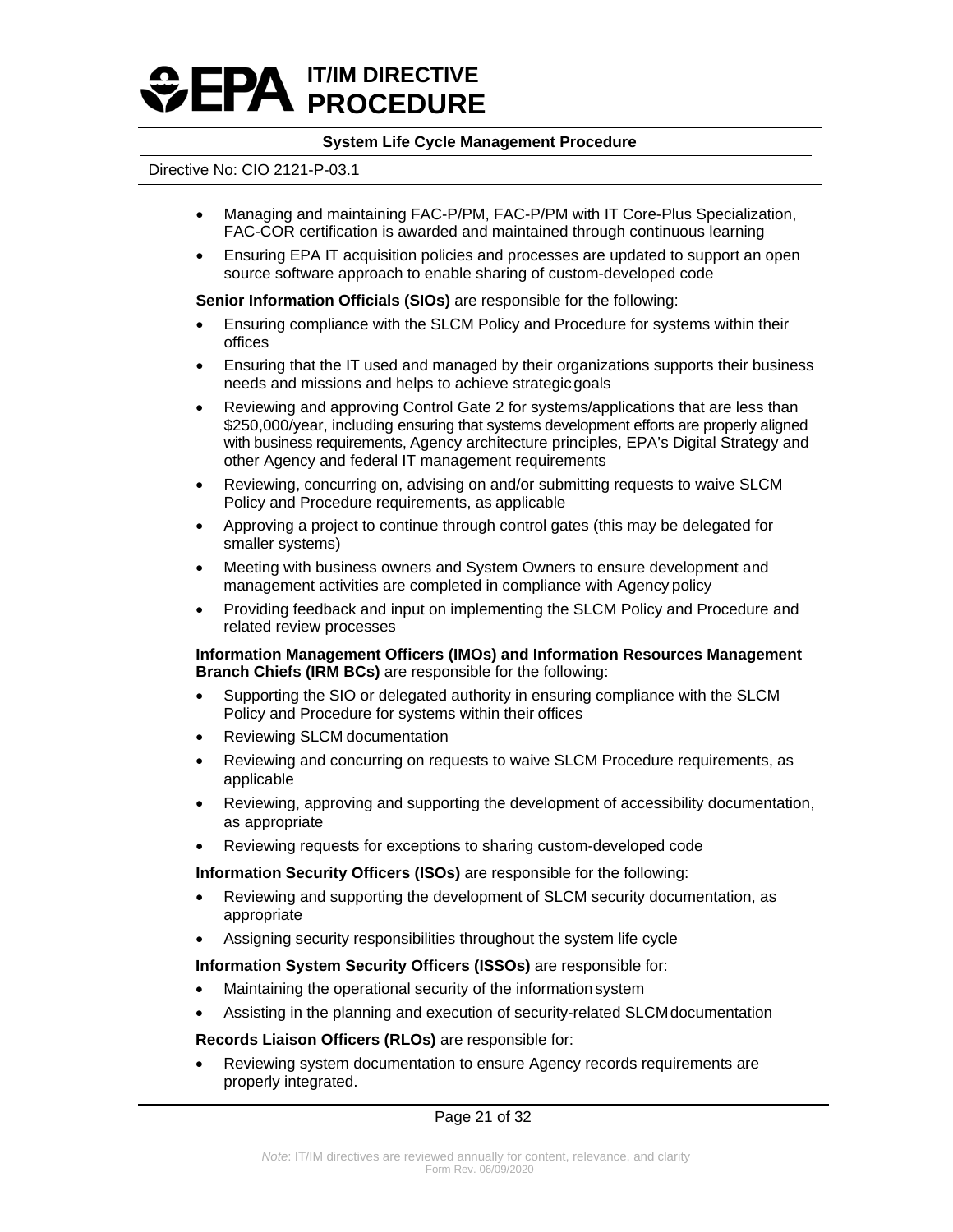

### Directive No: CIO 2121-P-03.1

**System Sponsors** are responsible for the following:

- Authorizing, approving and ensuring adequate funding and resources during the system life cycle of their information systems
- Appointing System Owners and authorizing those individuals to initiate system development
- Reviewing waiver requests, as applicable

**System Owners** are responsible for the following:

- Monitoring compliance to the SLCM Policy and Procedure and approving tailoring plans
- Appointing Project Managers and System Managers
- Coordinating SLCM development activities with those of the EA, Agency IT Investment Management, including FITARA and CPIC procedures, and information security processes
- Serving as the information owner of the system
- Ensuring compliance with Section 508 requirements during the SLCM process
- Concurring on waiver requests to the SLCM Policy and/or Procedure, as applicable
- Approving completed Control Gate and Project Level Reviews
- Ensuring submission of System or Application Concept Proposals as described in this procedure
- Working with the reviewers of the System or Application Concept Proposal and others to explain the proposed applications and, as necessary, consider alternate approaches
- Sharing custom IT solutions developed within their offices with the Agency Enterprise Code Repository

**System Managers** are responsible for the following:

- In coordination with the System Owner, ensuring submission of System or Application Concept Proposals as described in this procedure
- In coordination with the System Owner, working with the reviewers of the System or Application Concept Proposal and others to explain the proposed applications and, as necessary, consider alternate approaches
- Providing day-to-day management of the system life cycle process and products within their programs
- Ensuring that systems properly advance through the SLCM phases andactivities
- Creating the SLCM Tailoring plan and submitting it for approval by the System Owner
- Recommending and preparing written justification for waivers and documenting them as part of the Project Management Plan
- Preparing Control Gate and Project Level Reviews

**Senior Information Technology Leaders (SITLs)** are responsible for the following:

Within own organization:

• Providing day-to-day management of system life cycle process and products within their programs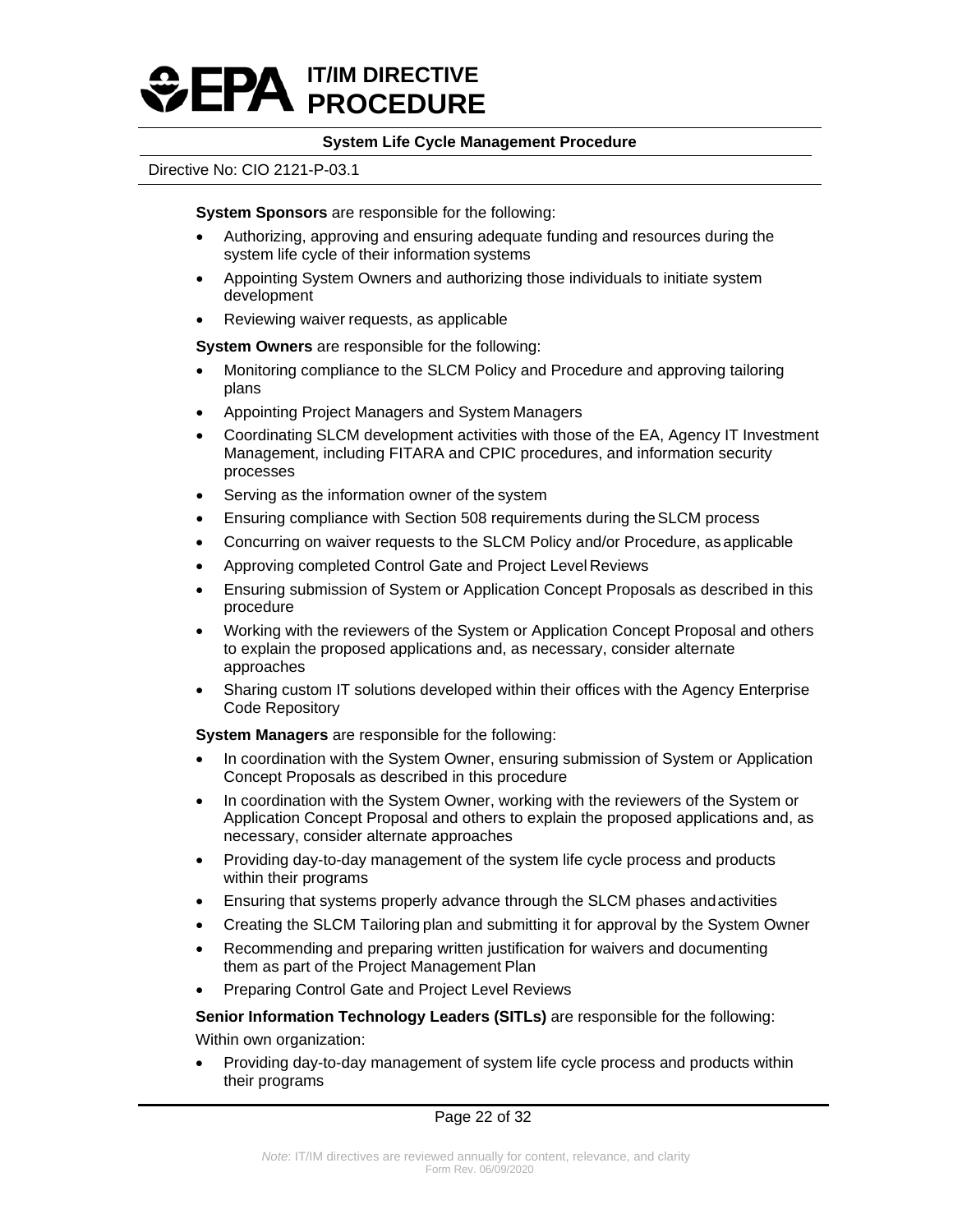

### Directive No: CIO 2121-P-03.1

- Ensuring that their systems advance through the SLCM phases and activities
- Recommending and preparing written justification for waiver requests and documenting them as part of the Project Management Plan
- Preparing Control Gate and Project Level Reviews
- Implementing internal policies or procedures to review proposed systems or applications
- Reviewing proposed system applications and either denying the proposal internally or forwarding the proposal to the larger SITL group for review

As part of larger SITL group per the **ARP**:

- Reviewing proposed applications and discussing compliance with the procedures as documented at the [ARP SharePoint Site](https://usepa.sharepoint.com/sites/oei_Work/ODSTA/AppGov/SitePages/Home.aspx)
- Escalating proposals with unresolved issues to the CIO for resolution
- Providing feedback and input on the implementation of the SLCM Policy and Procedure and related review processes

**Project Managers (PMs)** are responsible for the following:

- In coordination with the System Owner, ensuring submission of System or Application Concept Proposals as described in this procedure
- In coordination with the System Owner, working with the reviewers of the System or Application Concept Proposal and others to explain the proposed applications and, as necessary, consider alternate approaches
- Managing the defined system through its life cycle
- Incorporating the SLCM documents and work products in the system project schedule
- Assigning resources on the system project team to complete SLCM documents
- Working with the System Manager to prepare Control Gate and Project LevelReviews
- Applying open development practices when developing custom-developed code
- Sharing custom IT solutions developed within their offices with the Agency Enterprise Code Repository

**Code Repository Owners** are responsible for:

- Requesting a code repository for their team's source code
- Selecting the appropriate open source license for broad reuse across the federal government, subject to limited exceptions
- Selecting the appropriate rights license to provide the government's rights to share custom-developed code with other agencies where EPA is not seeking or able to obtain the rights to publicly release the code
- Managing their team's code repository
- Releasing public code that leverages existing communities in order to:
	- (1) foster solutions for shared challenges,

(2) improve the ability of the OSS community to provide feedback on, and make contributions to, the source code, and

(3) encourage federal employees and contractors to participate in the OSS community by making contributions to existing OSS projects.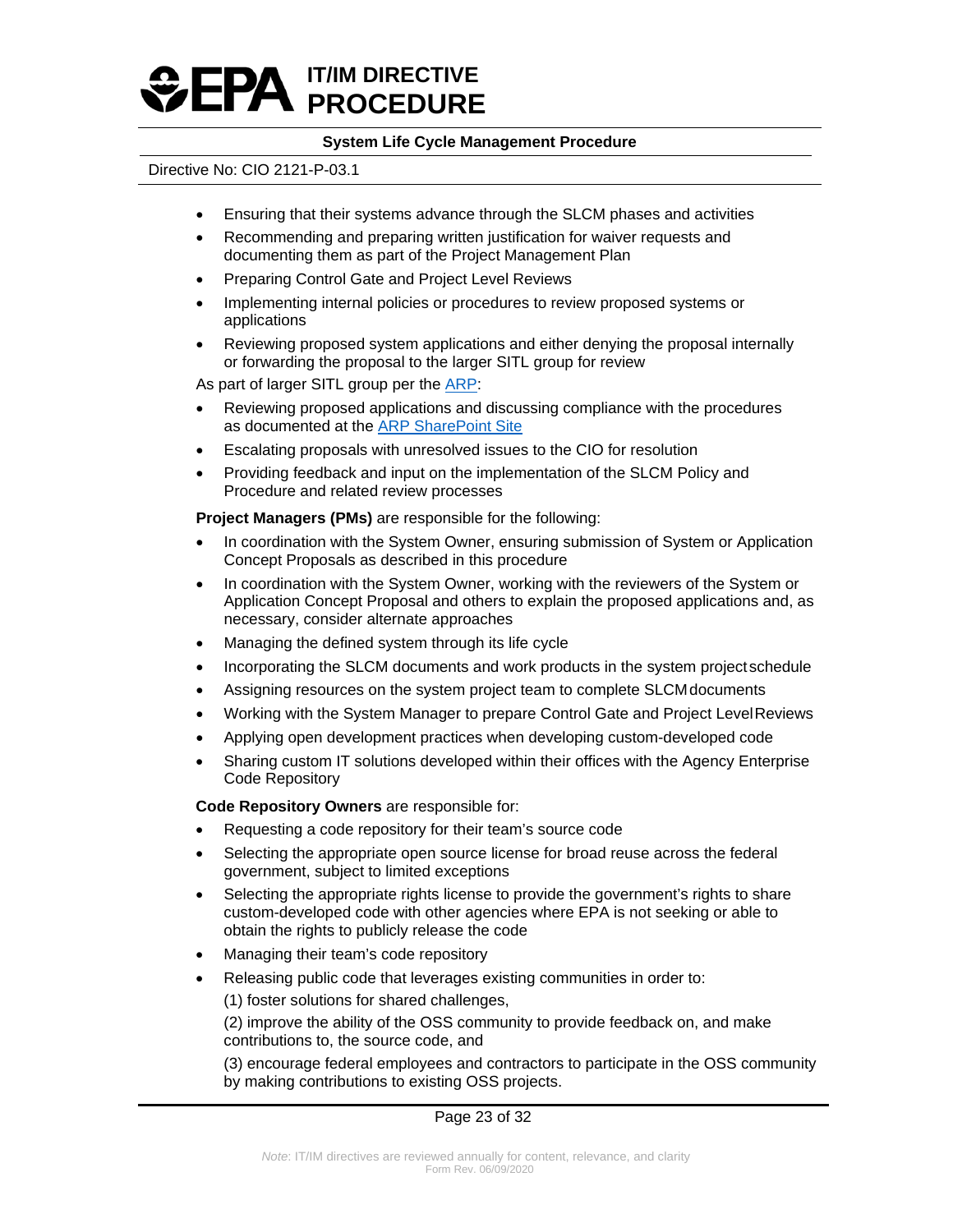

### Directive No: CIO 2121-P-03.1

- Fostering open development practices when developing custom-developed code
- Sharing custom IT solutions developed within their offices with the Agency Enterprise Code Repository

**Integrated Project Teams** are responsible for the following:

• Supporting the Project Manager in the planning, execution, delivery and implementation of life cycle decisions for the project.

**Privacy Act Officer** is responsible for:

• Reviewing and supporting system development and management as it relates to privacy and personally identifiable information

**Mobile Access Approval Committee (MAAC)**, comprised of members from EPA offices, Office of General Counsel, Office of Information Security and Privacy and, as needed, subject matter experts, is responsible for the following:

- Reviewing and prioritizing third party mobile app requests
- Approving or denying third-party mobile app requests based on legal and security review
- Assisting in the deployment of third-party mobile apps to the EPA's App Catalog for installation on EPA mobile devices.

**Mobile Access Review Committee (MARC)**, comprised of members from Office of Web Communications, Office of Digital Services and Technical Architecture, Office of General Counsel, and the OEI Lead Region and, as needed, subject matter experts, is responsible for:

- Reviewing and approving mobile app concept proposals
- Providing guidance for mobile app development
- Assistant in the deployment of native mobile apps to third-party appstores

### **8. RELATED INFORMATION**

CIO 2130-P/S/G-01.0 Accessible Electronic and Information Technology Standards, Procedures, and Guidance: [https://www.epa.gov/irmpoli8/policy-standards-procedures](https://www.epa.gov/irmpoli8/policy-standards-procedures-and-guidelines-accessible-electronic-and-information-technology)[and-guidelines-accessible-electronic-and-information-technology](https://www.epa.gov/irmpoli8/policy-standards-procedures-and-guidelines-accessible-electronic-and-information-technology)

CIO Policy 2120.2, Interim Capital Planning and Investment Control Program Policy: [https://www.epa.gov/sites/production/files/2021-](https://www.epa.gov/sites/production/files/2021-01/documents/interim_capital_planning_and_investment_control_program_policy.pdf) [01/documents/interim\\_capital\\_planning\\_and\\_investment\\_control\\_program\\_policy.pdf](https://www.epa.gov/sites/production/files/2021-01/documents/interim_capital_planning_and_investment_control_program_policy.pdf)

CIO Policy 2120-P-02.2, Interim Capital Planning and Investment Control Procedures: https://www.epa.gov/sites/production/files/2021- [01/documents/interim\\_capital\\_planning\\_and\\_investment\\_control\\_procedures.pdf](https://www.epa.gov/sites/production/files/2021-01/documents/interim_capital_planning_and_investment_control_procedures.pdf) 

CIO 2155.4, Interim Records Management Policy: https://www.epa.gov/irmpoli8/interim[records-management-policy-define-epas-records-management-responsibilities](https://www.epa.gov/irmpoli8/interim-records-management-policy-define-epas-records-management-responsibilities)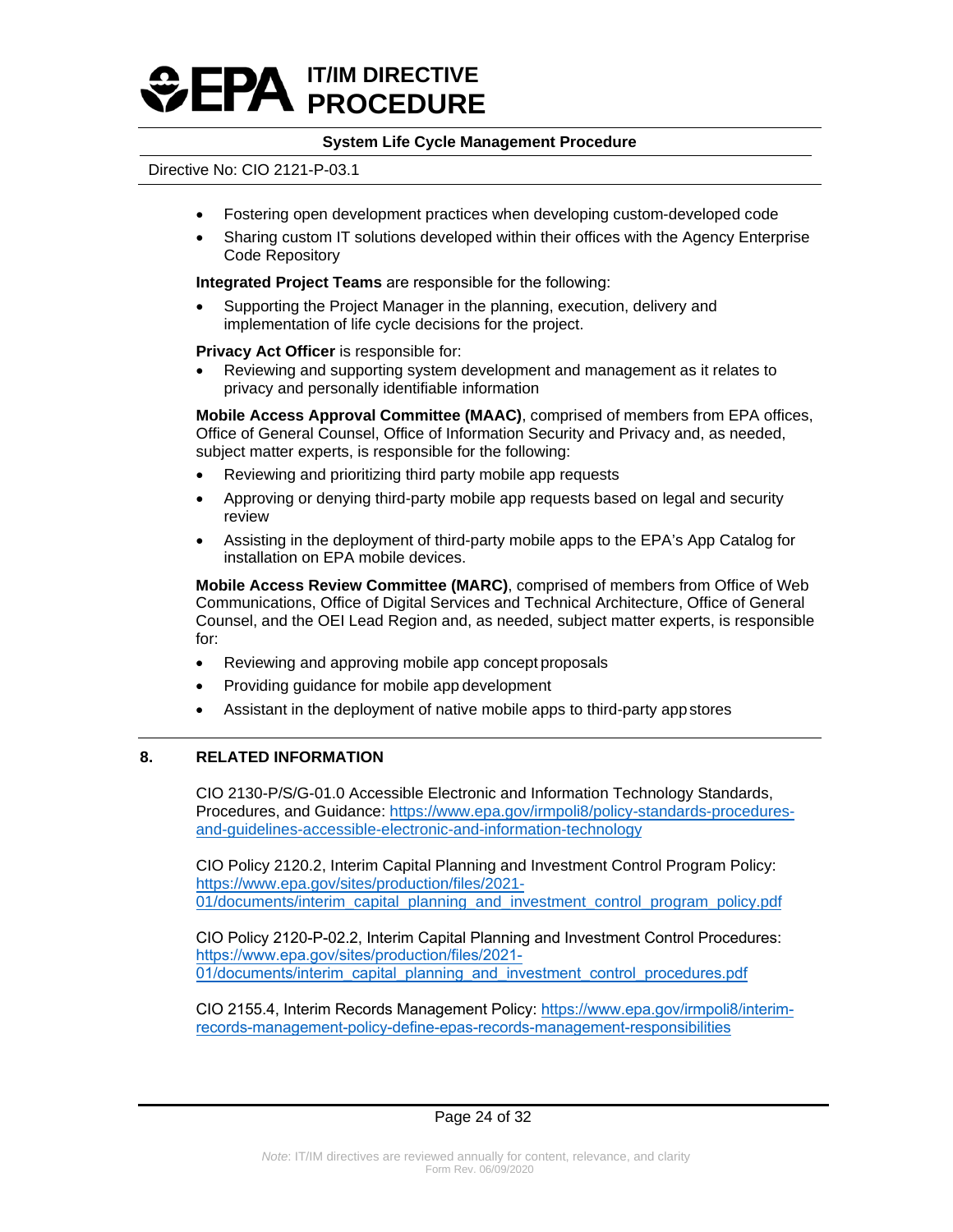

### Directive No: CIO 2121-P-03.1

CIO Policy 2130.1, Section 508: Accessible Electronic and Information Technology (EIT): [https://www.epa.gov/irmpoli8/policy-standards-procedures-and-guidelines-accessible](https://www.epa.gov/irmpoli8/policy-standards-procedures-and-guidelines-accessible-electronic-and-information-technology)[electronic-and-information-technology](https://www.epa.gov/irmpoli8/policy-standards-procedures-and-guidelines-accessible-electronic-and-information-technology)

CIO Policy 2150.5, Information Security Policy: [https://www.epa.gov/irmpoli8/information](https://www.epa.gov/irmpoli8/information-security-policy)[security-policy](https://www.epa.gov/irmpoli8/information-security-policy)

CIO Policy 2151.1, Privacy Policy:[https://www.epa.gov/irmpoli8/epas-privacy-policy](https://www.epa.gov/irmpoli8/epas-privacy-policy-personally-identifiable-information-and-privacy-act-information)[personally-identifiable-information-and-privacy-act-information](https://www.epa.gov/irmpoli8/epas-privacy-policy-personally-identifiable-information-and-privacy-act-information)

Code.gov website: [https://www.code.gov](https://www.code.gov/)

Digital Government Strategy, Digital Government: Building a 21st Century Platform to Better Serve the American People, May 23, 2012: [https://obamawhitehouse.archives.gov/sites/default/files/omb/egov/digital](https://obamawhitehouse.archives.gov/sites/default/files/omb/egov/digital-government/digital-government.html)[government/digital-government.html](https://obamawhitehouse.archives.gov/sites/default/files/omb/egov/digital-government/digital-government.html)

U.S. Digital Services Playbook[: https://playbook.cio.gov/](https://playbook.cio.gov/)

E-Government Act of 2002, Public Law 107-347: <https://www.govinfo.gov/content/pkg/PLAW-107publ347/pdf/PLAW-107publ347.pdf>

Federal Acquisition Regulation (FAR) Part 27 – Patents, Data, and Copyrights: <https://www.acquisition.gov/content/part-27-patents-data-and-copyrights>

FIPS 199 – Standards for Security Categorization of Federal Information and Information Systems: <https://nvlpubs.nist.gov/nistpubs/FIPS/NIST.FIPS.199.pdf>

GAO Cost Estimating and Assessment Guide March 2020: <https://www.gao.gov/assets/710/705312.pdf>

Information and Communication Technology (ICT) Final Standards and Guidelines (36CFR Part 1193 and 1194, January 18, 2017)[: https://www.access](https://www.access-board.gov/guidelines-and-standards/communications-and-it/about-the-ict-refresh/final-rule)[board.gov/guidelines-and-standards/communications-and-it/about-the-ict-refresh/final-rule](https://www.access-board.gov/guidelines-and-standards/communications-and-it/about-the-ict-refresh/final-rule)

NIST Cybersecurity Whitepaper: Mitigating the Risk of Software Vulnerabilities by Adopting a Secure Software Development Framework (SFDF), April 23, 2020: [https://csrc.nist.gov/publications/detail/white-paper/2020/04/23/mitigating-risk-of-software](https://csrc.nist.gov/publications/detail/white-paper/2020/04/23/mitigating-risk-of-software-vulnerabilities-with-ssdf/final)[vulnerabilities-with-ssdf/final](https://csrc.nist.gov/publications/detail/white-paper/2020/04/23/mitigating-risk-of-software-vulnerabilities-with-ssdf/final)

Office of Management and Budget, Federal Cloud Computing Strategy, February 8, [2011: https://obamawhitehouse.archives.gov/sites/default/files/omb/assets/egov\\_docs/](https://obamawhitehouse.archives.gov/sites/default/files/omb/assets/egov_docs/federal-cloud-computing-strategy.pdf) federal-cloud-computing-strategy.pdf

### Page 25 of 32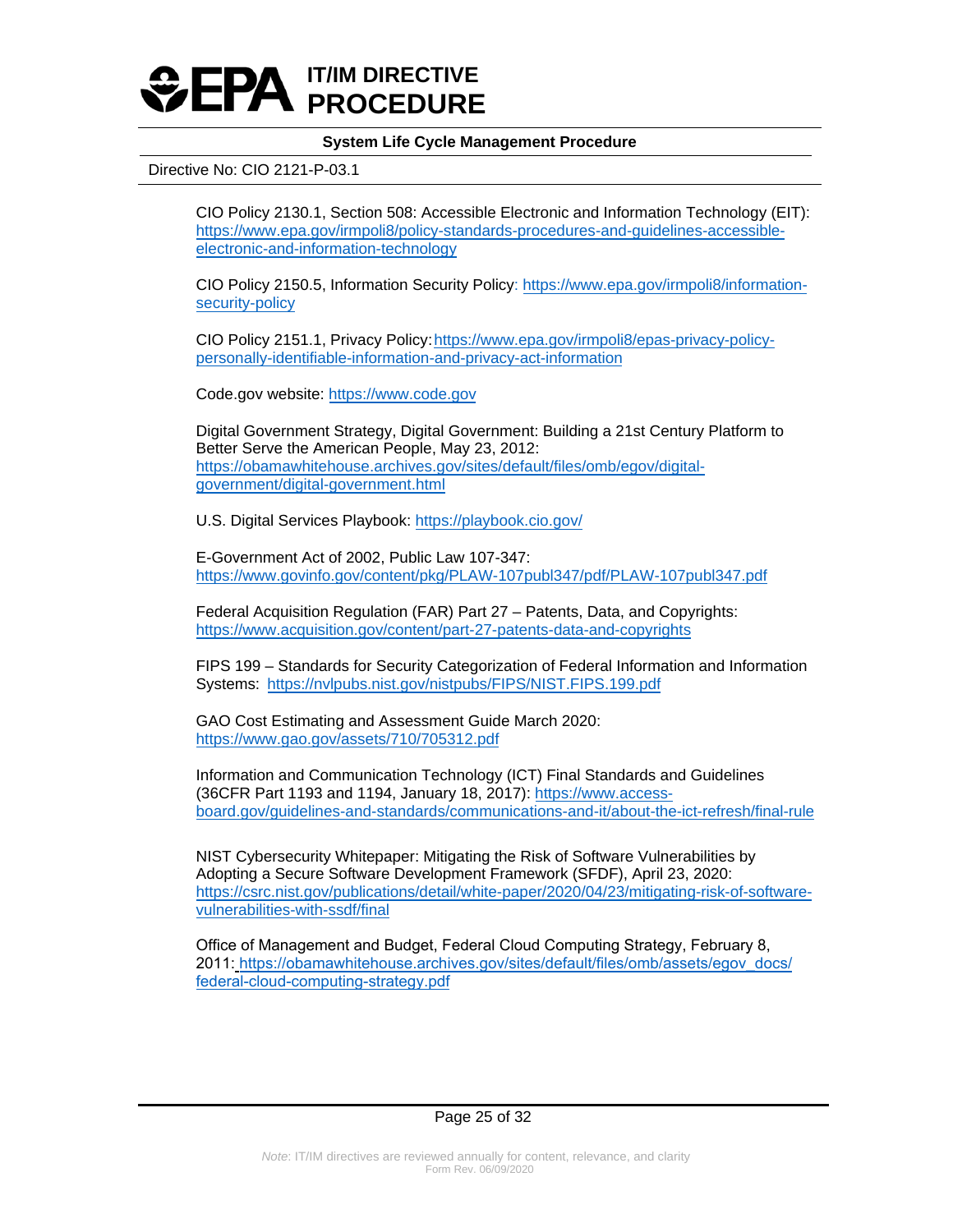

### Directive No: CIO 2121-P-03.1

Office of Management and Budget Memorandum M-16-21, Federal Source Code Policy, Achieving Efficiency, Transparency, and Innovation through Reusable and Open Source Software, August 8, 2016:

[https://obamawhitehouse.archives.gov/sites/default/files/omb/memoranda/2016/m\\_16\\_21.](https://obamawhitehouse.archives.gov/sites/default/files/omb/memoranda/2016/m_16_21.pdf) [pdf](https://obamawhitehouse.archives.gov/sites/default/files/omb/memoranda/2016/m_16_21.pdf) 

Office of Management and Budget Memorandum M-15-14, Management and Oversight of Federal Information Technology:

[https://obamawhitehouse.archives.gov/sites/default/files/omb/memoranda/2015/m-15-](https://obamawhitehouse.archives.gov/sites/default/files/omb/memoranda/2015/m-15-14.pdf) [14.pdf](https://obamawhitehouse.archives.gov/sites/default/files/omb/memoranda/2015/m-15-14.pdf)

Office of Management and Budget Strategic Plan for Improving Management of Section 508 of the Rehabilitation Act, January 24, 2013:

[https://obamawhitehouse.archives.gov/sites/default/files/omb/procurement/memo/strategic](https://obamawhitehouse.archives.gov/sites/default/files/omb/procurement/memo/strategic-plan-508-compliance.pdf) [-plan-508-compliance.pdf](https://obamawhitehouse.archives.gov/sites/default/files/omb/procurement/memo/strategic-plan-508-compliance.pdf)

Open Source Initiative website: [https://opensource.org](https://opensource.org/)

Recommended Security Controls for Federal Information Systems and Organizations – NIST 800-53:<https://nvd.nist.gov/800-53>

Section 255 (of the Communications Act of 1934, as amended by the Telecommunications Act of 1996 – 36 C.F.R. Part 1193[: https://www.access-board.gov/guidelines-and](https://www.access-board.gov/guidelines-and-standards/communications-and-it/about-the-telecommunications-act-guidelines)[standards/communications-and-it/about-the-telecommunications-act-guidelines](https://www.access-board.gov/guidelines-and-standards/communications-and-it/about-the-telecommunications-act-guidelines)

Security Considerations in the System Development Life Cycle – NIST 800-64 Rev. 2: <http://csrc.nist.gov/publications/nistpubs/800-64-Rev2/SP800-64-Revision2.pdf>

TechFAR Handbook[: https://techfarhub.cio.gov/handbook/](https://techfarhub.cio.gov/handbook/)

U.S. Environmental Protection Agency Acquisition Guide (EPAAG) Chapter 39 – Acquisition of Information Technology, Section 39.1, Subsection 39.1.1 –Information Technology Acquisition Approval Procedures, April 2018: <https://contracts.epa.gov/EPAAG>

U.S. Environmental Protection Agency Application Governance SharePoint Site: [https://usepa.sharepoint.com/sites/oei\\_Work/ODSTA/AppGov/SitePages/Process%20Ove](https://usepa.sharepoint.com/sites/oei_Work/ODSTA/AppGov/SitePages/Process%20Overview.aspx) [rview.aspx](https://usepa.sharepoint.com/sites/oei_Work/ODSTA/AppGov/SitePages/Process%20Overview.aspx) 

U.S. Environmental Protection Agency FITARA SharePoint Site: [https://usepa.sharepoint.com/sites/oei/OCAPPM/FITARA/SitePages/Community%20Hom](https://usepa.sharepoint.com/sites/oei/OCAPPM/FITARA/SitePages/Community%20Home.aspx) [e.aspx](https://usepa.sharepoint.com/sites/oei/OCAPPM/FITARA/SitePages/Community%20Home.aspx)

Page 26 of 32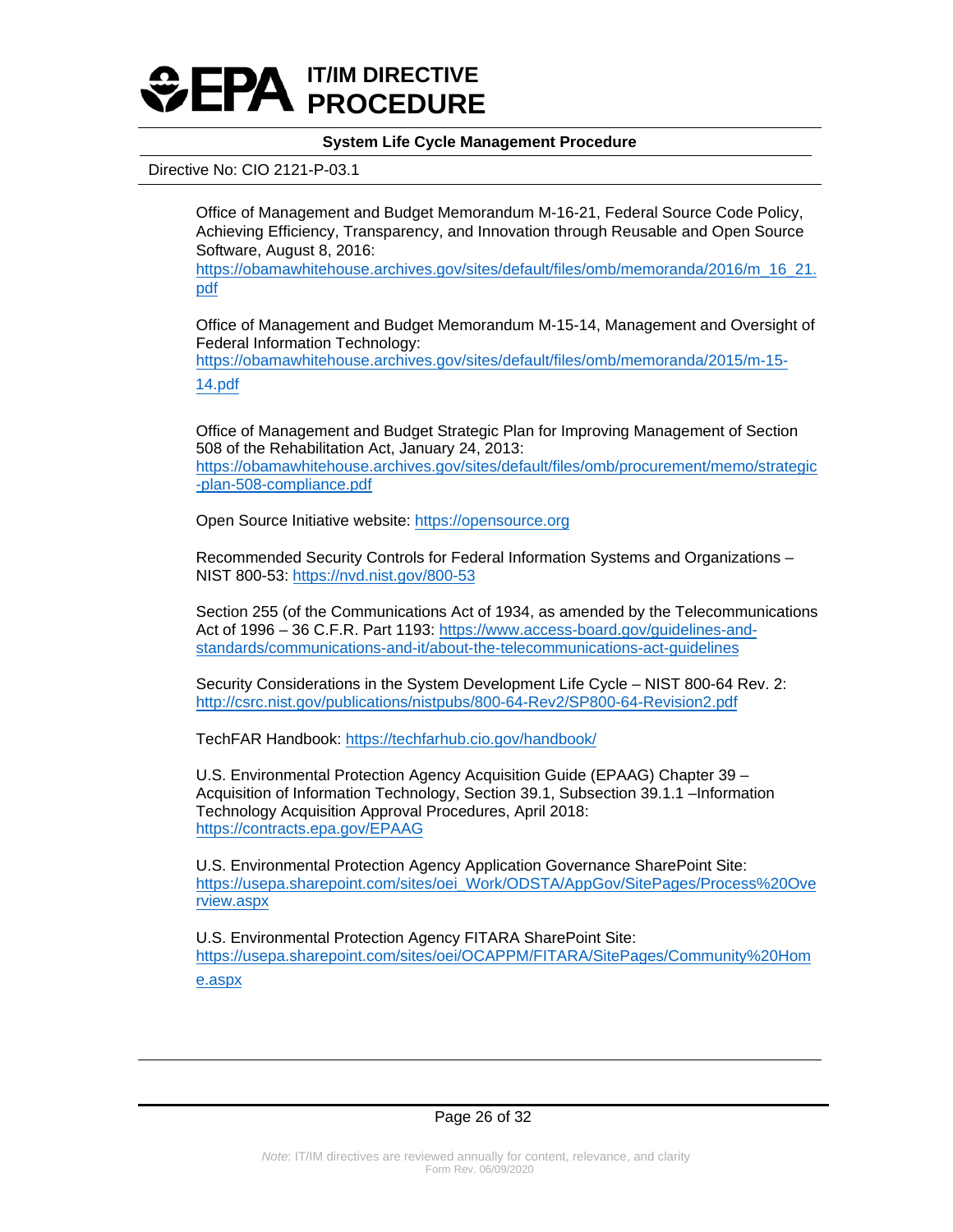# **IT/IM DIRECTIVE PROCEDURE**

## **System Life Cycle Management Procedure**

## Directive No: CIO 2121-P-03.1

## **9. DEFINITIONS**

**Acquisition** – The step of the SLCM Acquisition/Development Phase for planning and acquiring the software, hardware and services necessary to construct a planned system.

**Acquisition/Development Phase** – The SLCM phase where the system is acquired through the purchase of software and services to yield a system that satisfies the mission need established in the Definition Phase.

**Agile Development** – An adaptable, iterative way to manage development projects. The use of the word Agile in this context derives from the [Agile Manifesto.](http://www.agilemanifesto.org/)

**Application** – A system for collecting, saving, processing and presenting data by means of a computer. The term application is generally used when referring to a component of software that can be executed. The terms application and software application are often used synonymously. [\[NIST Interagency Report 7695\]](https://nvlpubs.nist.gov/nistpubs/Legacy/IR/nistir7695.pdf)

**Assistive Technology** – Any item, piece of equipment or system, whether acquired commercially, modified or customized, that is commonly used to increase, maintain or improve the functional capabilities of individuals with disabilities.

**Authorization to Operate (ATO)** – The official management decision given by a senior Agency official to authorize operation of an information system and to explicitly accept the risk to Agency operations (including mission, functions, image or reputation), Agency assets, or individuals, based on the implementation of an agreed-upon set of security controls.

**Business Case** – Describes current business processes, possibly using activity and data models, associates current costs and performance with the models, and identifies gaps between current and desired outcomes. The Business Case develops and evaluates alternatives for improving the business based on readily available information.

**Business Justification** – Describes the compelling business rationale for developing or modernizing a system.

**Capital Planning and Investment Control (CPIC) Process** – The decision-making process for ensuring information technology investments. The process integrates strategic planning, budgeting, procurement and the management of IT in support of Agency missions and business needs, as defined in the Clinger-Cohen Act (CCA) of 1996.

**Certification and Accreditation (C&A)** – The activities and processes required to maintain security of information systems, periodically review the security controls and maintain the certification and authorization of the information system to operate, including activities involved in the security planning and security testing certification and authorization processes. The C&A phase of the security process is where the system staff (outlined in the security documentation) performs the day-to-day functions required to maintain an appropriate level of security to protect the system (ongoing while the system is in operation).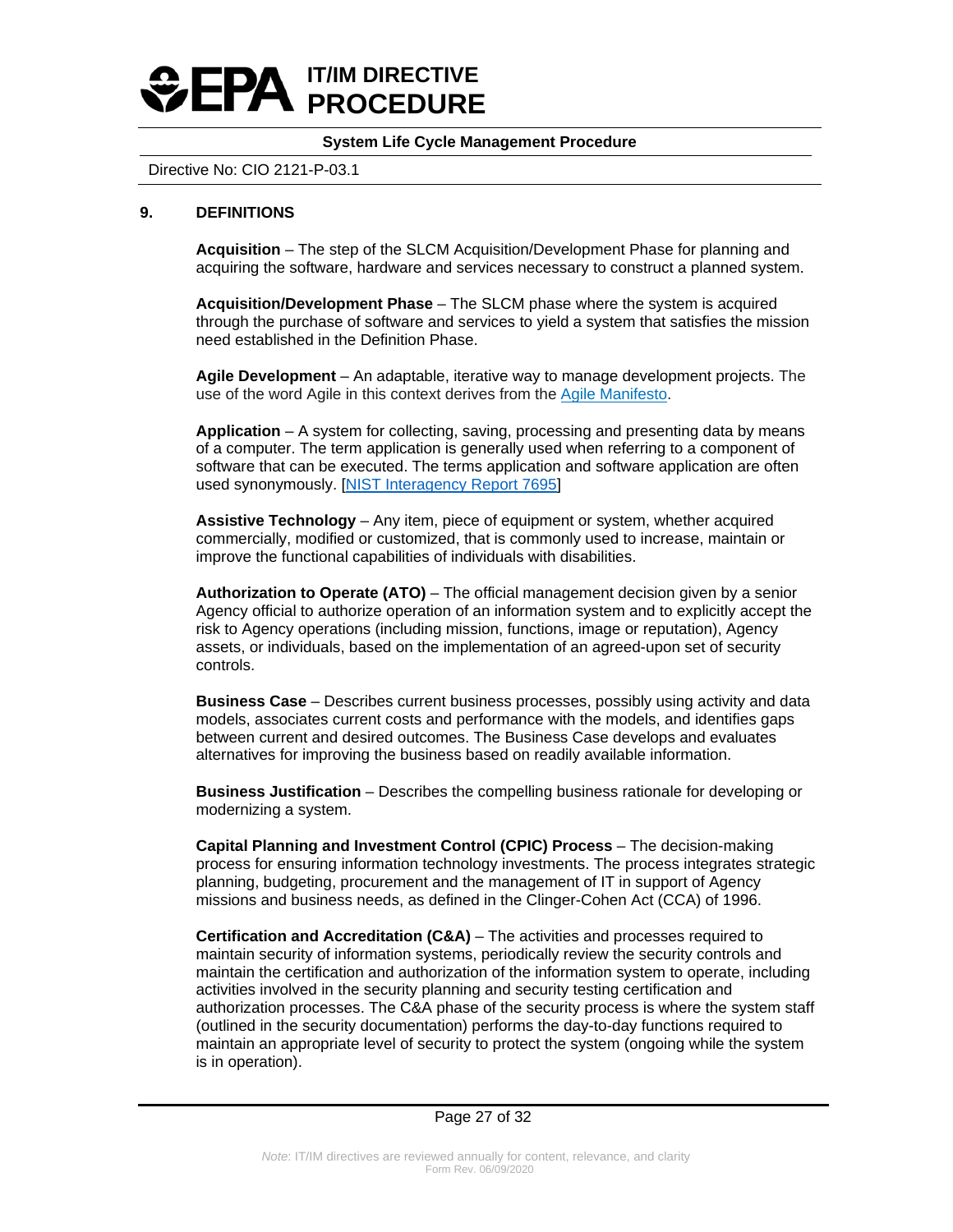

### Directive No: CIO 2121-P-03.1

**Commercial Off-the-Shelf (COTS)** – A commercial product or information system available to the general public. COTS products contain pre-established functionality, although some degree of customization is possible.

**Concept Exploration** – The step of the SLCM Definition Phase that establishes the preliminary definitions of the business needs of the system sponsor. It explains the concept in sufficient detail for decision makers to determine whether and how to proceed.

**Control Gate** – Phase-driven "go/no-go" decision points with reviews of SLCM activities to ensure compliance with appropriate OMB and EPA requirements. A system cannot proceed without a "go" decision by the appropriate senior manager for the specific control gate.

**Custom-Developed Code** – Code that is first produced in the performance of a federal contract or is otherwise fully funded by the federal government. It includes code, or segregable portions of code, for which the government could obtain unlimited rights under Federal Acquisition Regulations (FAR) Pt. 27 and relevant agency FAR Supplements. Custom-developed code also includes code developed by agency employees as part of their official duties. For the purposes of this policy, custom-developed code may include, but is not limited to, code written for software projects, modules, plugins, scripts, middleware and application programming interfaces (APIs); it does not, however, include code that is truly exploratory or disposable in nature, such as that written by a developer experimenting with a new language or library.

**Decision Papers** – The result of a phase review that culminates with a decision memo approving the system to progress to the next phase or halting system development until requirements are met.

**Definition Phase** – The SLCM phase that results in a defined business justification for the system and a plan for implementation or acquisition. Upon completion of this phase, the project will have approval and funding to proceed.

**Design** – The step of the SLCM Acquisition/Development Phase that involves creating detailed designs for system components, products and interfaces and where initial test planning begins. The objective is to transform detailed, defined requirements into complete, detailed system specifications to guide the work of the Development step.

**Developer Central** – EPA Website [\(https://developer.epa.gov/\)](https://developer.epa.gov/) that provides resources for developers looking to interface with EPA's Data and Application Programming Interfaces (APIs).

**Development** – The step of the SLCM Acquisition/Development Phase where production and assembly of all of the system components needed to complete the design and meet the mission needs takes place. The objective is to convert the work products of the Design step into a complete information system.

**DevSecOps** – The philosophy that security is continuously incorporated throughout development and operations.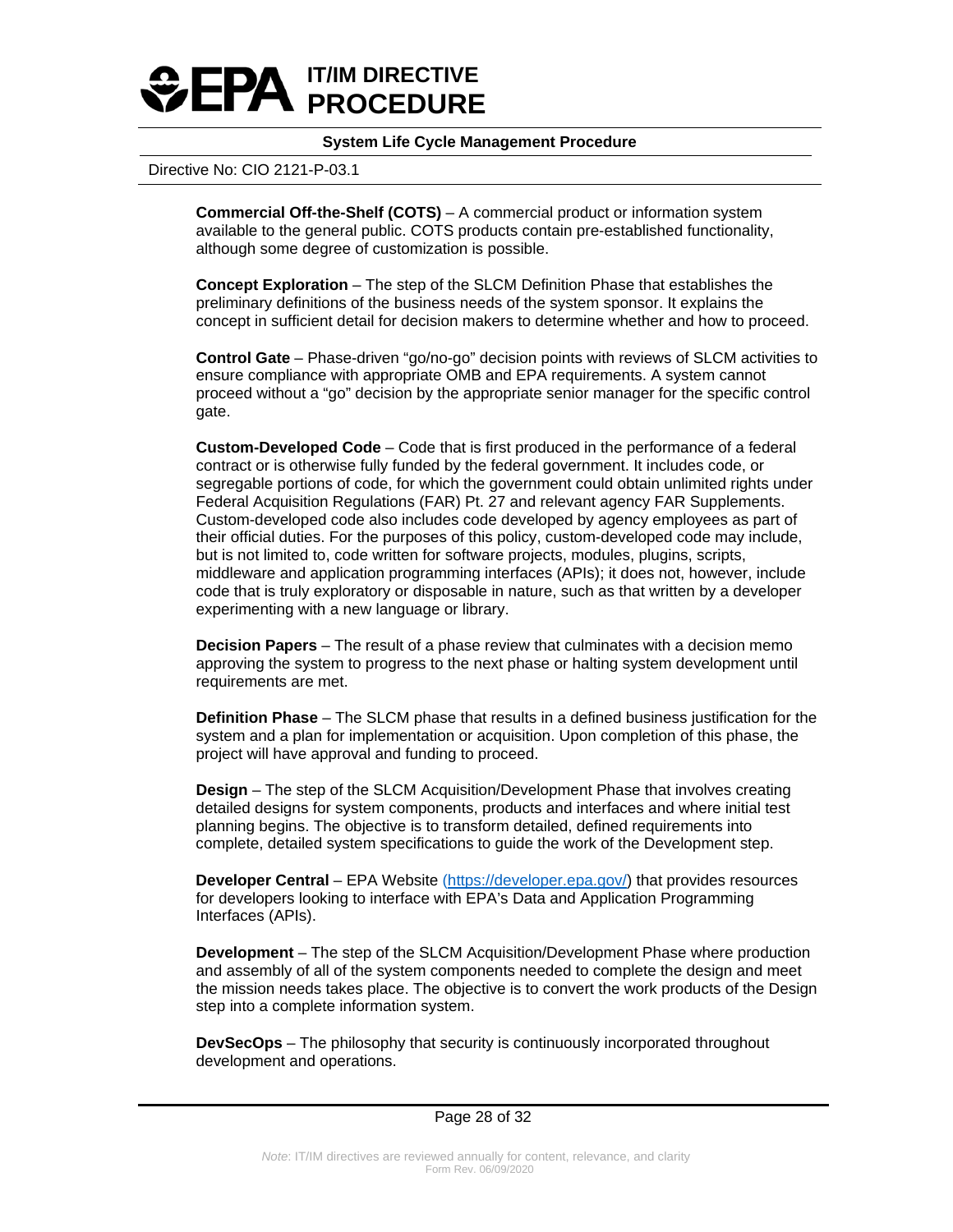

### Directive No: CIO 2121-P-03.1

**Enterprise Architecture (EA) –** A strategic information asset base which defines business mission needs, the information content necessary to operate the business, the information technologies necessary to support business operations and the transitional processes necessary for implementing new technologies in response to changing business mission needs.

**Enterprise Shared IT Service (ESS)** – A centrally provided IT service with defined service levels, costs, and methods of integration that is designed to be used or consumed by any part of the enterprise with a business requirement or need. EPA's centrally provided shared technical infrastructure services include email and collaboration tools, data center hosting, and network management. EPA shared applications services include access to payroll and other enterprise applications. EPA plans to expand its SS portfolio into software delivery services and shared data services in the future.

**Federal Information Technology Acquisition Reform Act (FITARA) Review** – Agency processes for reviewing and approving information technology acquisitions in accordance with FITARA, which states that agencies "may not enter into a contract or other agreement for information technology or information technology services, unless the contract or other agreement has been reviewed and approved by the Chief Information Officer."

**Government Off-the-Shelf (GOTS)** – A product developed by or for a government agency that can be used by another agency with the product's pre-established functionality and little or no customization.

**Implementation Phase** – The SLCM phase that involves moving a completed system (or system modifications) into the production environment and completing the necessary processes to allow users to access the system to perform the work identified in the mission.

**Information and Communication Technology (ICT)** – Information technology and other equipment, systems, technologies or processes for which the principal function is the creation, manipulation, storage, display, receipt or transmission of electronic data and information, as well as any associated content. Examples of ICT include but are not limited to: computers and peripheral equipment, information kiosks and transaction machines, telecommunications equipment, customer premises equipment, multifunction office machines, software, applications, websites, videos and electronic documents.

**Information Technology Portfolio Review (ITPR)** – The CIO's annual review of the Agency's IT portfolio

**Major IT Investment** – EPA uses OMB's definition of a Major IT Investment, which can be found in the CPIC [Procedures](http://intranet.epa.gov/oei/imitpolicy/qic/ciopolicy/CIO-2120-P-02.0.pdf) document. For OMB budget reporting, EPA must report all Major IT Investments the Exhibit 53 and submit a Capital Asset Plan and Business Case (Exhibit 300).

**Mobile App or Application** – Any native or web application (app) specifically designed to be accessed and utilized on a handheld mobile device, such as a cell phone, smart phone, tablet or portable digital assistant (PDA).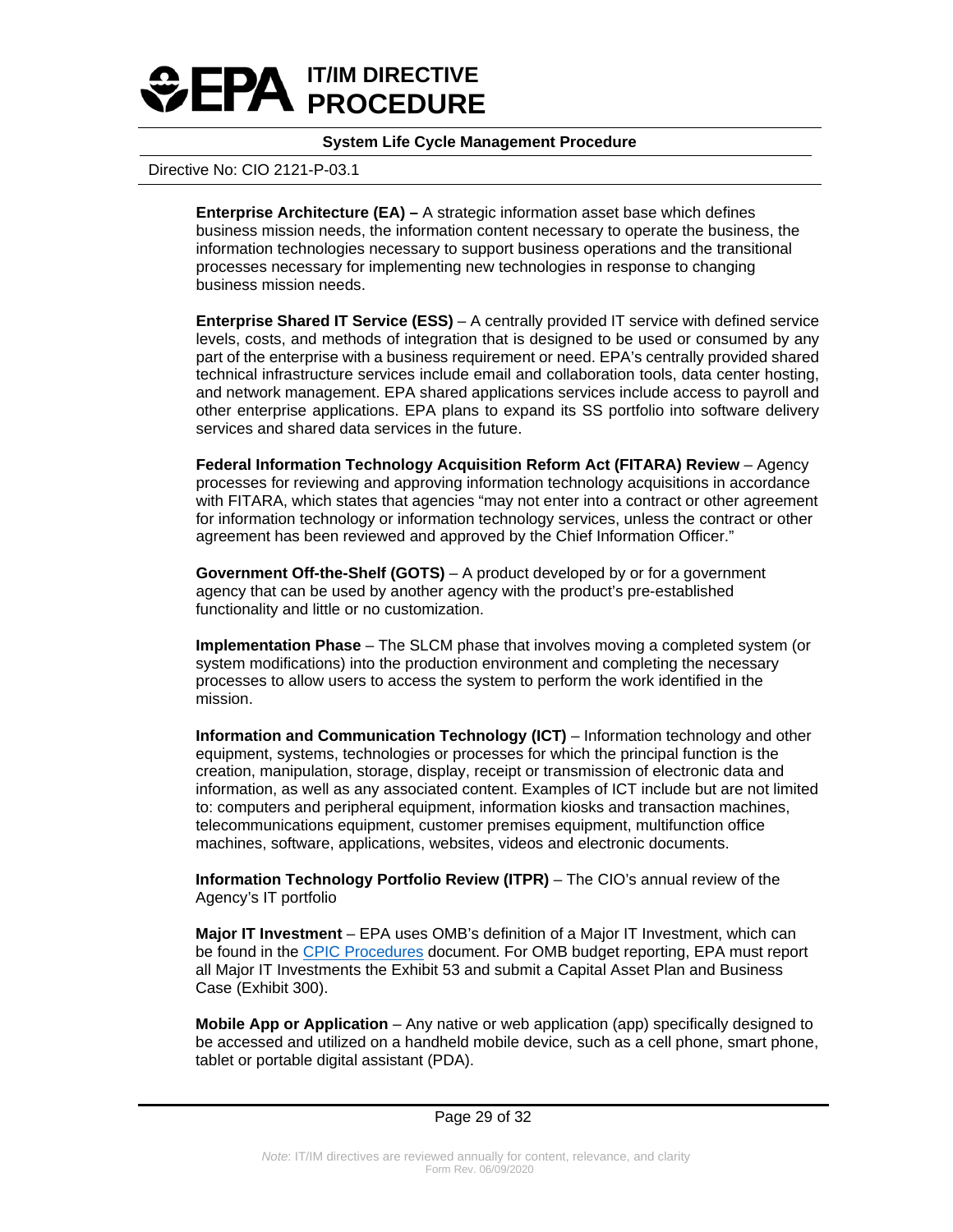

### Directive No: CIO 2121-P-03.1

**Native Mobile Apps** – Native apps can come preinstalled on a mobile device, such as a smart phone, but can also be downloaded from app stores and other websites. Native apps can be programmed to leverage many smart phone capabilities, such as the camera and geo-location.

**Mobile Web Apps** – Mobile web Apps reside on a server and are accessed using a mobile browser. Mobile web apps are distinct from mobile websites that only provide simple content. Mobile web apps use server-side or client-side processing (e.g., JavaScript) to provide a level of interactivity akin to many downloadable native apps.

**Mobile Websites** – A mobile website is a set of interconnected web pages designed specifically to be accessed by mobile web browsers.

**Non-Major IT Investment** – EPA uses the OMB's definition of a Non-Major investment, which can be found i[n CPIC Procedures.](http://intranet.epa.gov/oei/imitpolicy/qic/ciopolicy/CIO-2120-P-02.0.pdf) For OMB budget reporting, EPA must report all Non-Major IT Investments in Exhibit 53.

**Open Source Software (OSS) –** Software that can be accessed, used, modified and shared by anyone. OSS is often distributed under licenses that comply with the definition of "Open Source" provided by the Open Source Initiative4 and/or that meet the definition of "Free Software" provided by the [Free Software Foundation.](https://www.gnu.org/philosophy/free-sw.html)

**Operations and Maintenance (O&M) Phase** – The SLCM phase where users have a working system to support the mission need. More than half of a typical system's life cycle costs are attributable to O&M, making the management of this phase of equal importance to the other phases that deliver the functionality. During this time, the Project Manager maintains schedules and periodically conducts reviews to ensure the health of the system and to validate the suitability of the system for meeting SLCM requirements.

**Pre-Definition Phase** – The first phase in the life cycle where business owners determine if an IT System or Application is needed to fulfill a business need and/or performance gap.

**Project Level Reviews** – Reviews conducted at the project level to determine system readiness to proceed to the next phase of the IT life cycle. Key project stakeholders review and agree that the system under development is the system that needs to be built and that it is being built correctly. The System Manager and System Owner approve the completed review.

**Quality Management** – Ensures the quantity and quality of the data's intended use. Under the EPA Quality System, Agency organizations develop and implement supporting quality systems. Similar specifications may also apply to contractors, grantees, and other recipients of financial assistance from EPA.

**Security Testing and Evaluation (ST&E)** – An examination or analysis of the protective measures placed on fully integrated and operational information system. ST&E objectives are to uncover design, implementation and operational flaws that could allow the violation of security policy; determine the adequacy of security mechanisms, assurances and other properties to enforce the security policy; and assess the degree of consistency between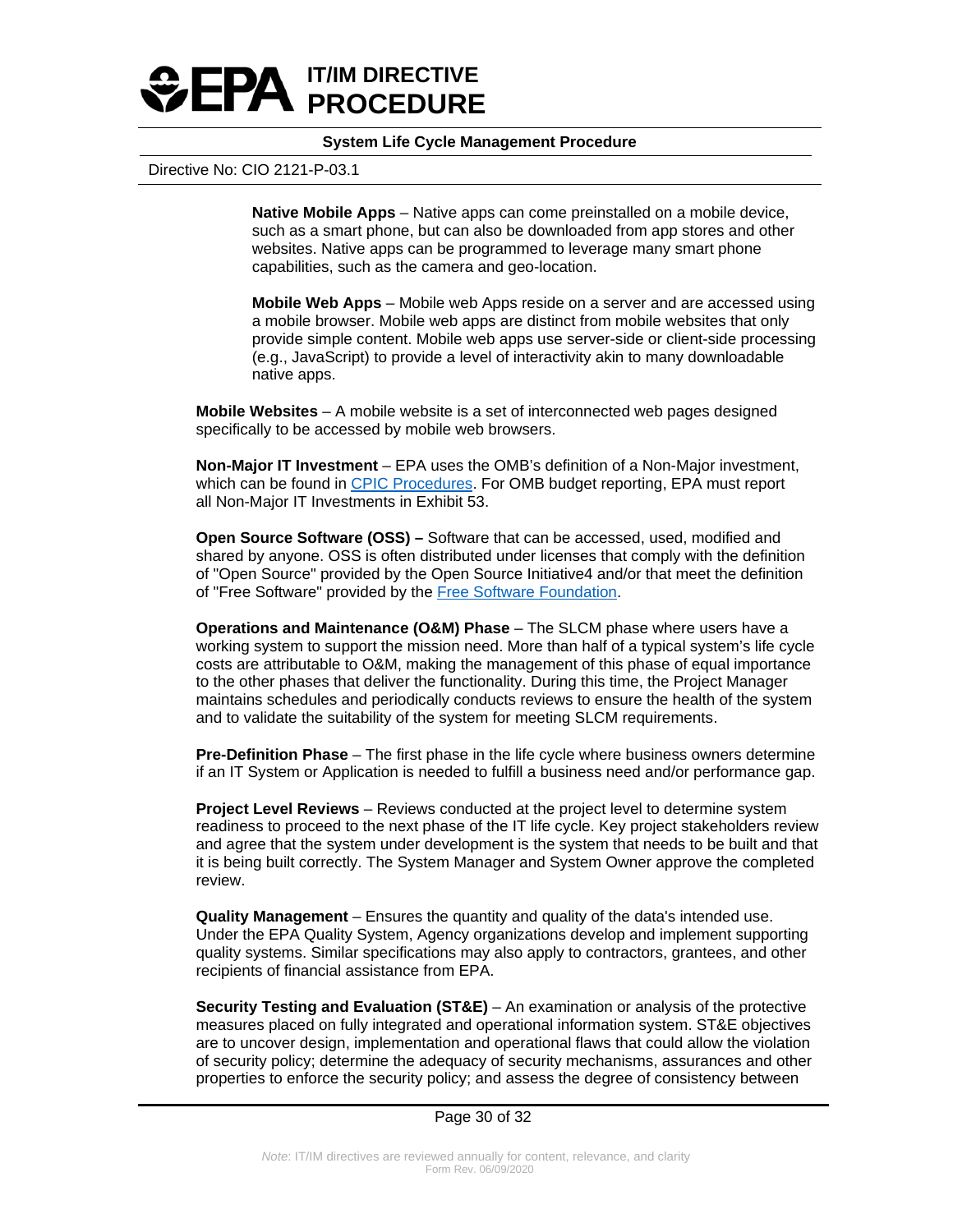

### Directive No: CIO 2121-P-03.1

the system documentation and its implementation. The scope of an ST&E Plan typically addresses computer security, communications security, emanations security, physical security, personnel security, administrative security and operations security.

**Small Desktop Applications** – End-user programs or applications that reside solely on a desktop or laptop which, while they may interconnect with other applications, do not control integrate, or manage components of a system.

**Software as a Service (SaaS)** – Software as a service is a software licensing and delivery model in which software is licensed on a subscription basis and is centrally hosted rather than installed on individual computers.

**Sprint Review** – Agile development efforts are broken into sprints or short, time-boxed periods when a development team works to complete a set amount of work. Sprint reviews are conducted at the completion of a sprint to evaluate project priorities and confirm the intended product functionality was successfully designed, built, integrated, tested and documented; and it delivered value to the customer.

**System (Information System)** – NIST defines an information system as "A discrete set of information resources organized for the collection, processing, maintenance, use, sharing, dissemination, or disposition of information" (NIST SP 800-18 Rev. 1). Federal guidance gives agencies flexibility in constituting an information system and system managers must establish system boundaries to define the information resources allocated to the system. A single system may consist of several subsystems (a component of a system that performs specific functions). These subsystems fall under the governance of the overall system and should be included in the system documentation, but they do not require separate documentation. A system or subsystem may include information resources (e.g., applications, web pages, databases or spreadsheets). On their own these resources are not considered an information system, but once combined with other resources to perform a specific function or process they become a system or subsystem.

**System Life Cycle Management (SLCM)** –System Life Cycle Management is the Agency's approach and practices in the definition, acquisition, development, implementation, operations and maintenance, and termination of EPA IT systems and applications. System Owners and Project Managers must maintain required documentation for each phase, step and activity during the life cycle of an IT system or application. Each system must fit within the overarching Agency EA, and thus, the SLC includes control gates where management can review and approve alignment with EA principles, security and system requirements before the system may proceed to the next phase of its life cycle.

**System Planning** – The step of the SLCM Definition Phase where creation of the necessary management structure to properly manage and control the system occurs and the Project Manager and System Manager create many of the plans essential to the success of the project. Reviewing and updating the plans takes place throughout the remaining SDLC phases. The System Manager further develops the plan for how the business will operate after implementation of the approved system occurs and an assessment of how the implemented system will impact employee and customer privacy takes place.